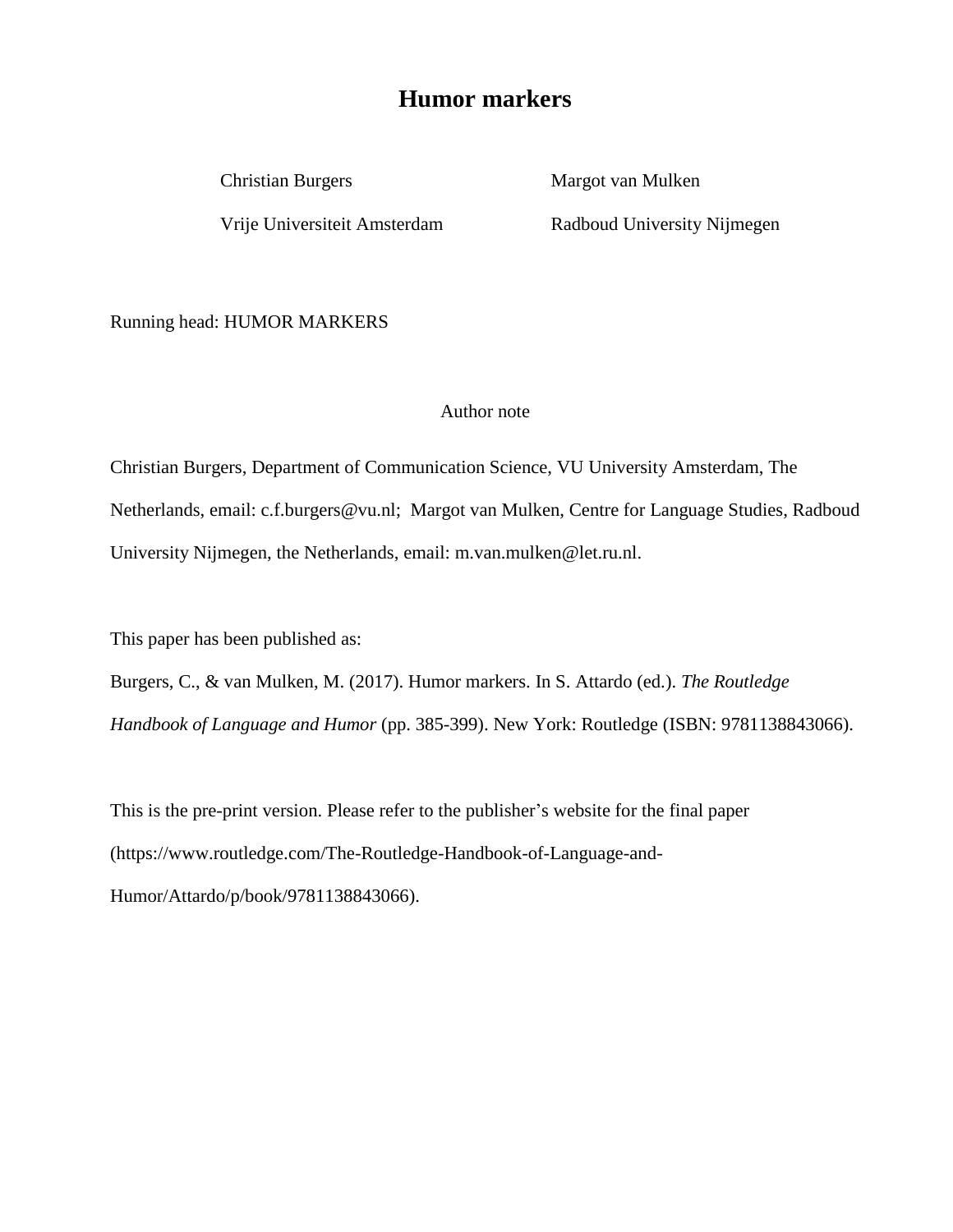## **Humor markers**

Christian Burgers Margot van Mulken

How does a receiver know that humor is intended? The communicator may say so explicitly ("Wanna hear a joke?", "Listen, this is funny"), but she may also signal humor in less overt ways. Not much research exists that investigates signals of humorous devices (but see Attardo et al. 2011; Hay 2001; Adams 2012). Irony, however, is one of the best-researched types of humor [see ch. 18: Irony and sarcasm], and therefore the study of irony markers is more advanced and may also help to detect cases of humor. Although irony and humor are related to a certain degree (in that some irony is funny, and some humor is ironic), care should be taken to not equate the two. This contribution focuses on irony and sarcasm markers. Prosodic markers of humor are reviewed elsewhere [see ch. 29: Prosody and Humor].

#### **1. Historical perspective**

In 1899, French poet Alcanter de Brahm proposed that ironists should use a specific punctuation mark known as the ironic sign (a question mark turned backward) to guide their readers explicitly in an ironic interpretation of an utterance (Satterfield, 1982). This proposal was never really taken seriously. One of the reasons may be that ambiguity is precisely one of the goals of ironists. The irony mark would be a spoiler alert, and thereby reduce the pleasure of using irony. Using irony comes with a risk, however, because the ironic intention of the communicator may go unnoticed. In order to help the receiver to detect the intention of the communicator, she may use less overt signals, named irony markers.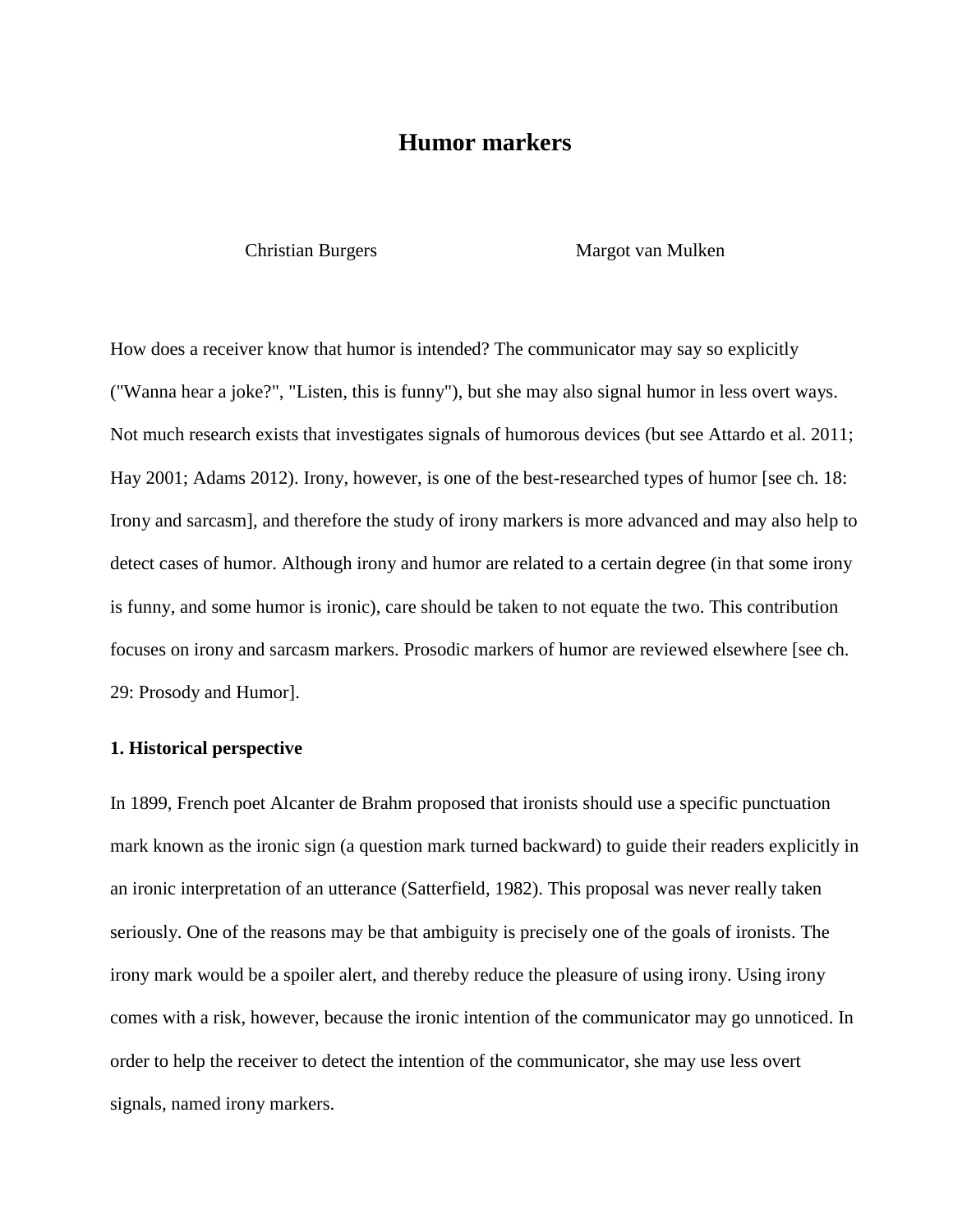Irony has been defined in many different ways [see ch. 18: Irony and sarcasm]. For our present purposes we settle on a definition based on the different commonalities between the various approaches: Irony is an utterance with "a literal evaluation that is implicitly contrary to its intended evaluation" (Burgers et al., 2011, p. 190). If an utterance is read ironically, the valence of the evaluation implied in the literal utterance is reversed in the ironic reading.

Some features are inherent to irony, which are called irony factors (Attardo, 2000). If an irony factor is removed from an utterance, this utterance is no longer ironic (Attardo et al., 2003; for a discussion of irony factors, see Burgers et al. 2012a). In contrast, irony markers are metacommunicative clues that can "alert the reader to the fact that an utterance is ironic" (Attardo, 2000, p. 7). An irony marker hints at the receiver that the communicator takes a different stance on the propositional content in the utterance she expresses. Verbal or non-verbal cues that can serve as irony markers, may also be used to serve other communicative goals, such as politeness, disagreement, surprise, etc. Example (1) contains several irony markers.

(1) [while listening to a very amateurish rendition of Ravel's Bolero] This really is, ehm, the best performance ever!

The adverb 'really', the hesitation 'ehm', the superlative 'best', the indefinite pronoun 'ever' and the exclamation mark all signal covertly (although the accumulation is poignant) to the receiver that the communicator is ironic. Almost all theorists on irony agree that irony markers are not necessary to an utterance being ironic. As long as the discrepancy between the intended meaning and uttered meaning is evident to the receiver, the ironist may refrain from using markers. Suppose the ironist removed the irony markers from her utterance, and said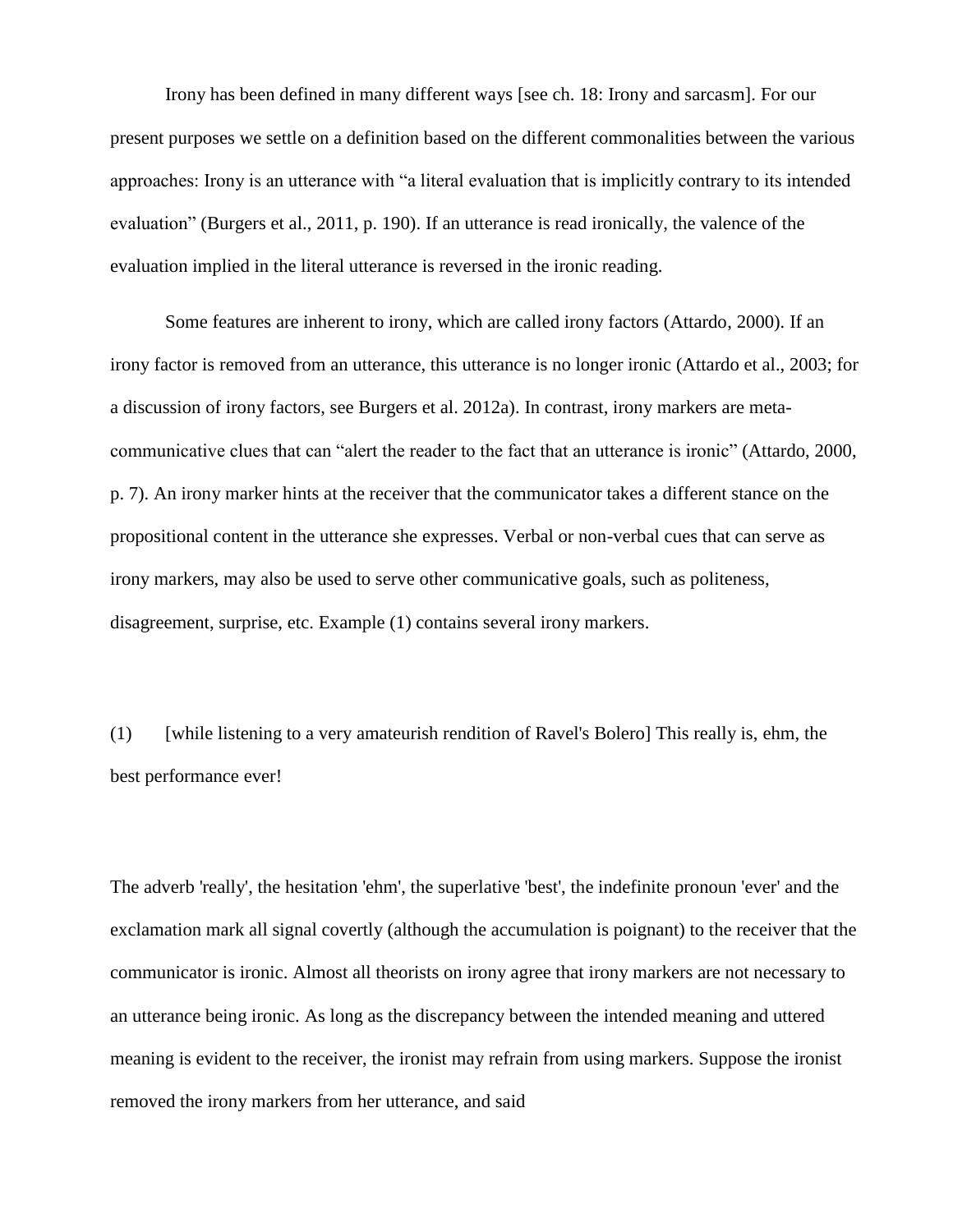(2) [while listening to a very amateurish rendition of Ravel's Bolero] This is a good performance.

In this case, her utterance would still count as ironic, but the irony would be more difficult to detect (see also Attardo, 2000). There must be some discrepancy between the reality and the utterance, but the extent of this discrepancy may vary, and in order to arrive at a successful interpretation of irony, the receiver has to recognize it in order to interpret the utterance as it was intended. Therefore, the communicator may decide to help the receiver and use cues or hints that play a supportive role.

The identification of irony markers has received small but significant attention in the irony literature. Booth (1974) discusses several irony markers used in literary works. He distinguishes straightforward warnings in the author's own voice (i.e. an explicit signal of irony), known error proclaimed (e.g., an initial absurdity to set the tone for the entire text), conflicts of facts within the work (i.e. the author seemingly contradicts herself), clashes of style (the author departs notably from the normal way of saying a thing) and conflicts of belief (a conflict between the beliefs expressed and the beliefs we suspect the author of holding). Booth' classification is insightful, but it does not allow to pinpoint irony markers in everyday irony.

Muecke (1978) is the first author to propose a clear taxonomy of irony markers. He also argues that irony is not irony unless it "fairly hints" at its own nature. Therefore, communicators should provide grounds for a correct interpretation (Muecke, 1978, p. 363). In that respect, markers are guides, not determinants or infallible pointers to irony. In discussing irony markers, Attardo alludes to a very relevant issue: can context and co-text serve as irony markers? According to Attardo (2000, p. 10), context and co-text should be considered irony factors, that is inherent to the identification of irony, without which the utterance would not count as ironic. However, the line between co-text, context and utterance is difficult to draw, as can be illustrated by paralinguistic elements of an utterance: are intonation, laughter or speech rate parts of the utterance, the context or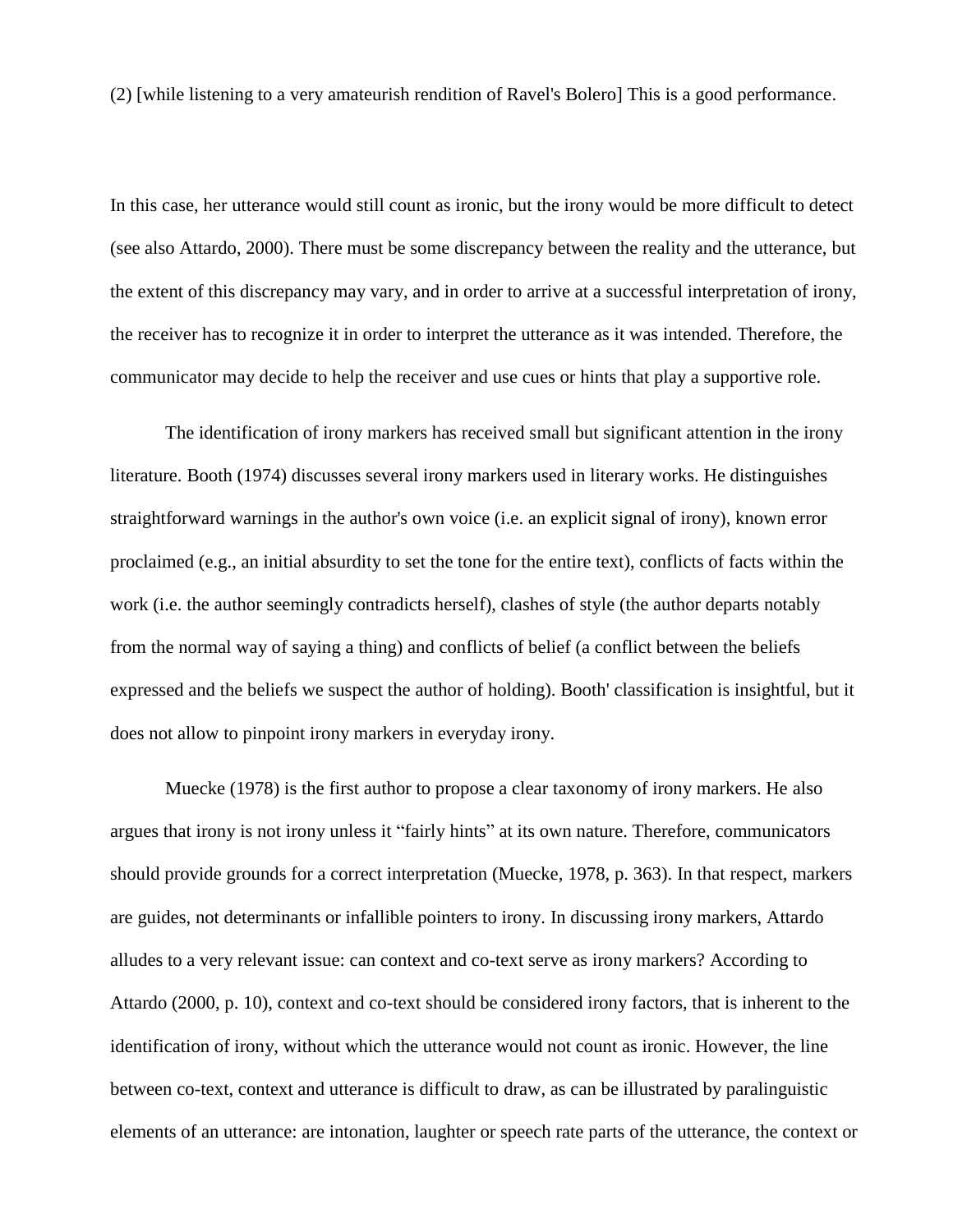the co-text? In the next section, we will treat context and co-text as different layers in the ironic spectrum (see van Mulken et al., 2011; Burgers & van Mulken, 2013), although we acknowledge that these layers may intersect.

An important issue for this contribution, however, is to establish an overview of irony markers that have been identified in the literature that is as complete as possible. In the following section, we present such an outline, drawing on prior work with clearly defined sets of markers (Muecke, 1978; Kreuz, 1996; Seto, 1998; Attardo, 2000; Burgers et al., 2012a) as well as on studies that focus on one or more specific markers.

## **2. Core issues and topics**

Burgers and van Mulken (2013) argue that irony markers can be divided into three categories: (1) markers of the utterance, (2) markers of the co-text and (3) markers of the context. We discuss each of the three categories and present examples of types of markers belonging to the different categories.

#### *2.1 Markers of the utterance*

Markers of the utterance concern the linguistic characteristics of the ironic utterance. The first type of utterance marker is an explicit marker, in that the communicator directly manifests her ironic intent to the audience. These are contemporary equivalents to Alcanther de Brahm's irony signal. Kovaz, Kreuz and Riordan (2013), for instance, identify ironic utterances in blogs and literary works by looking for phrases such as "said sarcastically" and "said ironically". Similarly, Kunneman, Liebrecht, van Mulken and van den Bosch (2015) and Reyes, Rosso and Veale (2013) use relevant explicit hash tags on Twitter like #sarcasm, #irony and #humor to identify irony and humor. These hash tags explicitly indicate that the author of the tweet had the intention of being ironic or humorous.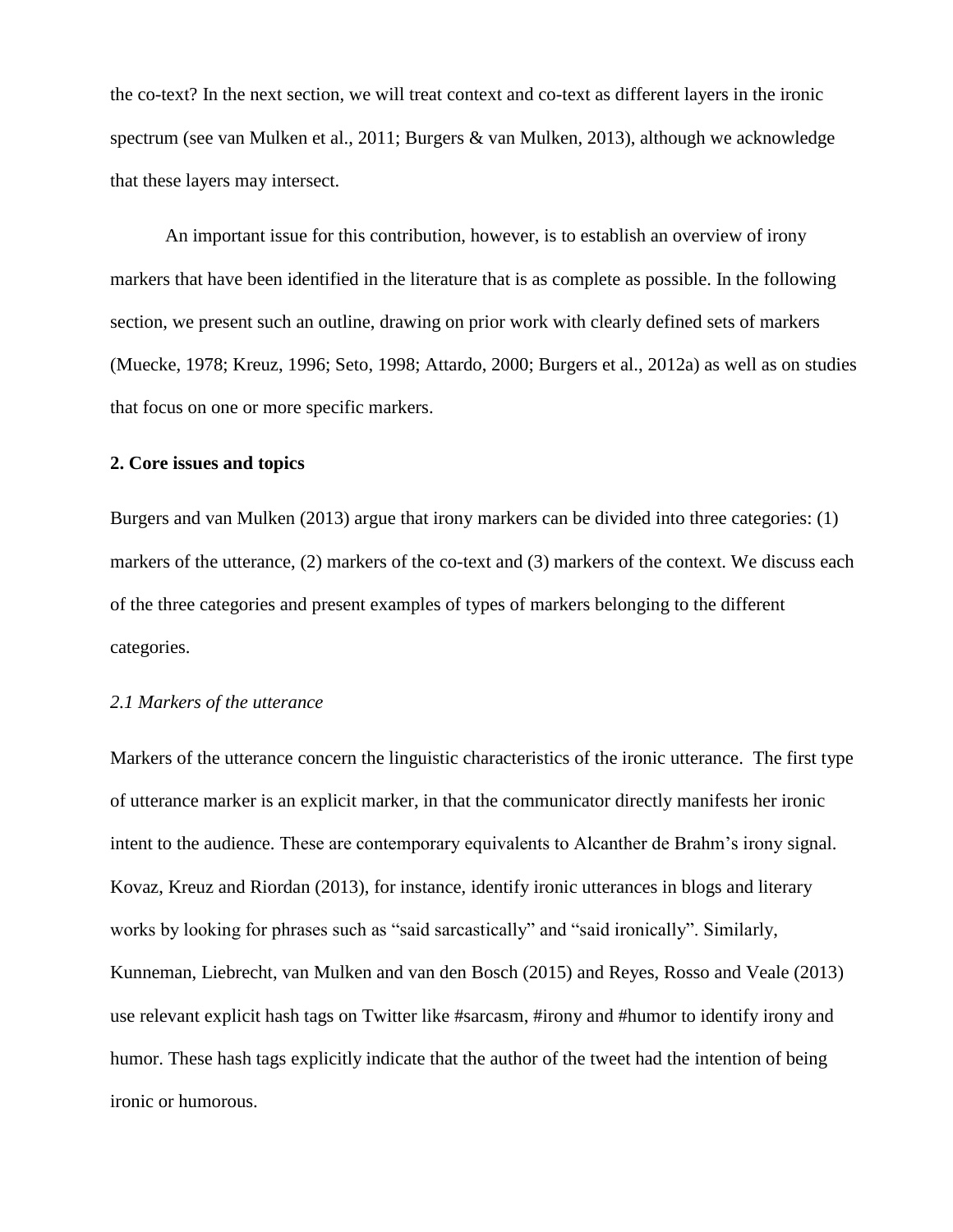Burgers, van Mulken and Schellens (2012a) provide an overview of the other types of utterance markers they identified in a corpus analysis of irony in Dutch written discourse. They argue that utterance markers of irony can be roughly divided into four categories. These are (1) typographic markers, (2) morpho-syntactic markers, (3) schematic markers, (4) other tropes (cf. Table 1 for an overview). The more we move down the line, the more the utterance markers shift from linguistic to pragmatic signals.

### [Table 1 about here]

The first group of markers includes typographic markers. Typographic markers include the use of striking typography, like the use of quotation marks and capitalization. In the case of computer-mediated communication (CMC), this category also includes the use of emoticons to signal humorous intent (Hancock, 2004). A second category of utterance markers is that of morphosyntactic markers. These markers draw the reader's attention by presenting an utterance with a striking syntactic structure or morphology. This category includes markers such as exclamations (Seto, 1998), tag questions (Kreuz, 1996), negations (Giora et al., in press), focus topicalization (Seto, 1998), elongation (Adams, 2012) and diminutives (Burgers et al., 2012a). Interjections (also known as discourse particles, e.g., 'oh', 'you know', 'gee') may also be included in this category. By showing the dissociative or hesitative stance of the communicator, these markers draw attention to the ironic nature of a statement (Kovaz et al., 2013). A special kind of marker in this category includes acronyms used in computer-mediated communication (CMC) like LOL (laughing out loud) or ROTFL (rolling on the floor laughing, Davis et al., 2014) or onomatopoeic references to laughing (e.g., haha, Davies, 2015) to signal humorous intent (see also Whalen et al., 2009; Adams, 2012; Skalicky and Crossley, 2014). By using such acronyms, the speakers "imitate" a face-to-face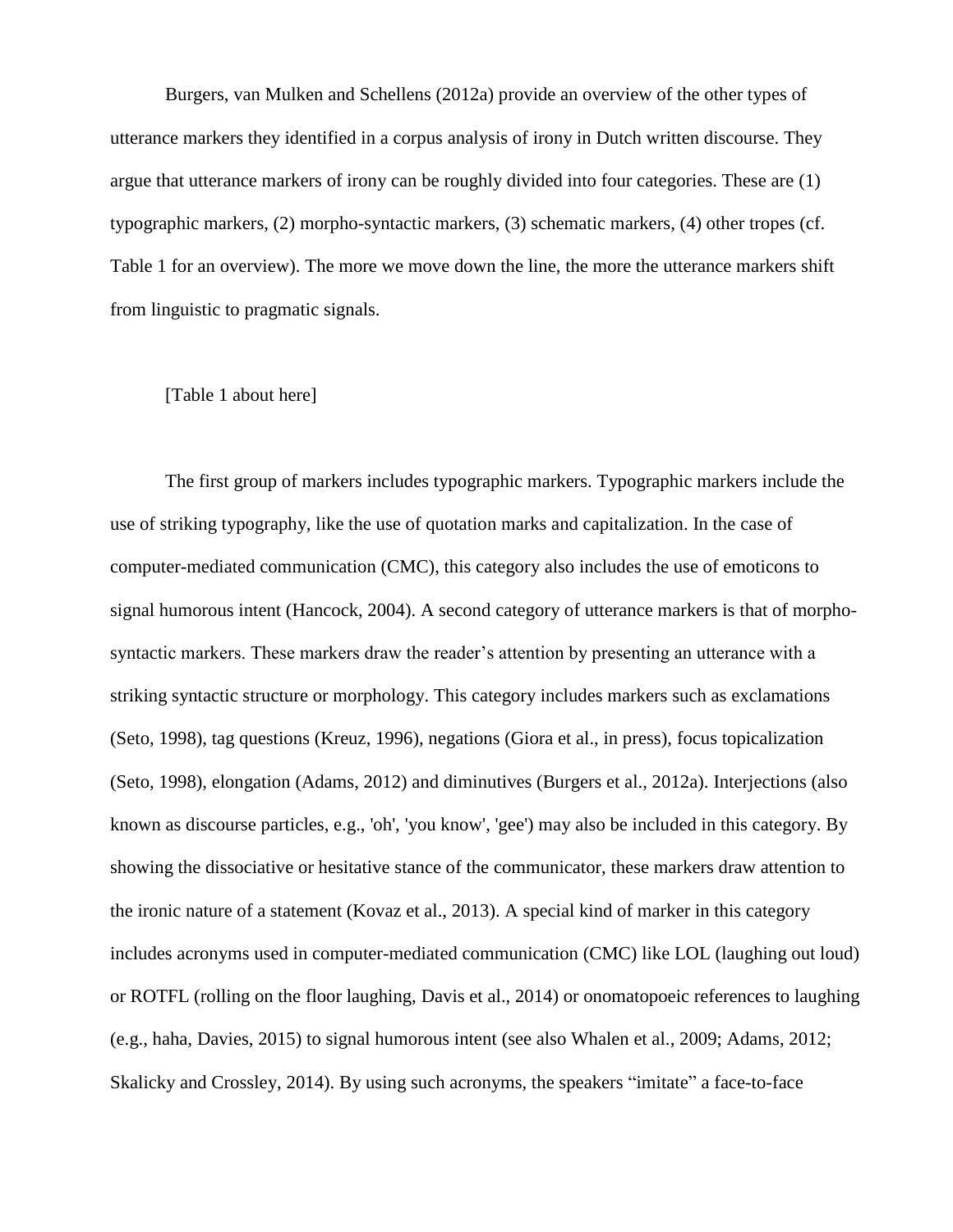conversation, and verbalize their paralinguistic responses (e.g., laughing) to show the audience their utterance is meant humorously.

The final two categories of markers identified by Burgers et al. (2012a) are based on the distinction between schemes and tropes as made in treatises on classical rhetoric (cf. Corbett & Connors, 1999). Schemes are figures that deal with word order and sound patterns: a deviation from the ordinary arrangement of words and sounds, like alliteration and rhyme. In that vein, schematic irony markers are also based on repetition. The marker of ironic repetition implies that a certain statement is repeated (ironically) within the same text. In ironic repetition, both the original utterance and the ironic repetition can be found within the same text (Muecke, 1978). In contrast, an ironic echo implies that the ironic utterance repeats an utterance or statement familiar to the interlocutors that is not explicitly mentioned earlier in the text (Hay, 2001). Under this perspective, an echo can for instance refer to a statement made between the two interlocutors in a previous conversation, but also to expressions that are famous from other domains, like politics, sports and popular culture. A final schematic irony marker pertains the use of a change of register, which means that the speaker starts using words from a different style register in the ironic utterance to draw the reader's attention (Haiman, 1998). An example of such a change of register includes the use of excessive politeness in situations in which it is not warranted (Seto, 1998).

In contrast to schemes, tropes are rhetorical figures that focus on meaning operation, in that readers should reinterpret the propositional ("literal") meaning of the utterance to uncover the intended meaning. Stacking tropes in one utterance can alert the reader to the nature of the utterance's ironic character. In this vein, tropes like metaphor (Hao & Veale, 2010), hyperbole (Muecke, 1978), understatement (Seto, 1998) and rhetorical question (Barbe, 1995) have been listed as markers of irony. For example, Hao and Veale (2010) suggest that similes including the adverb 'about' (e.g., 'about as modern as a top-hatted chimneysweep') are relatively likely to be ironic. Yet, within this group of tropes, hyperbole is the trope that is most often associated with irony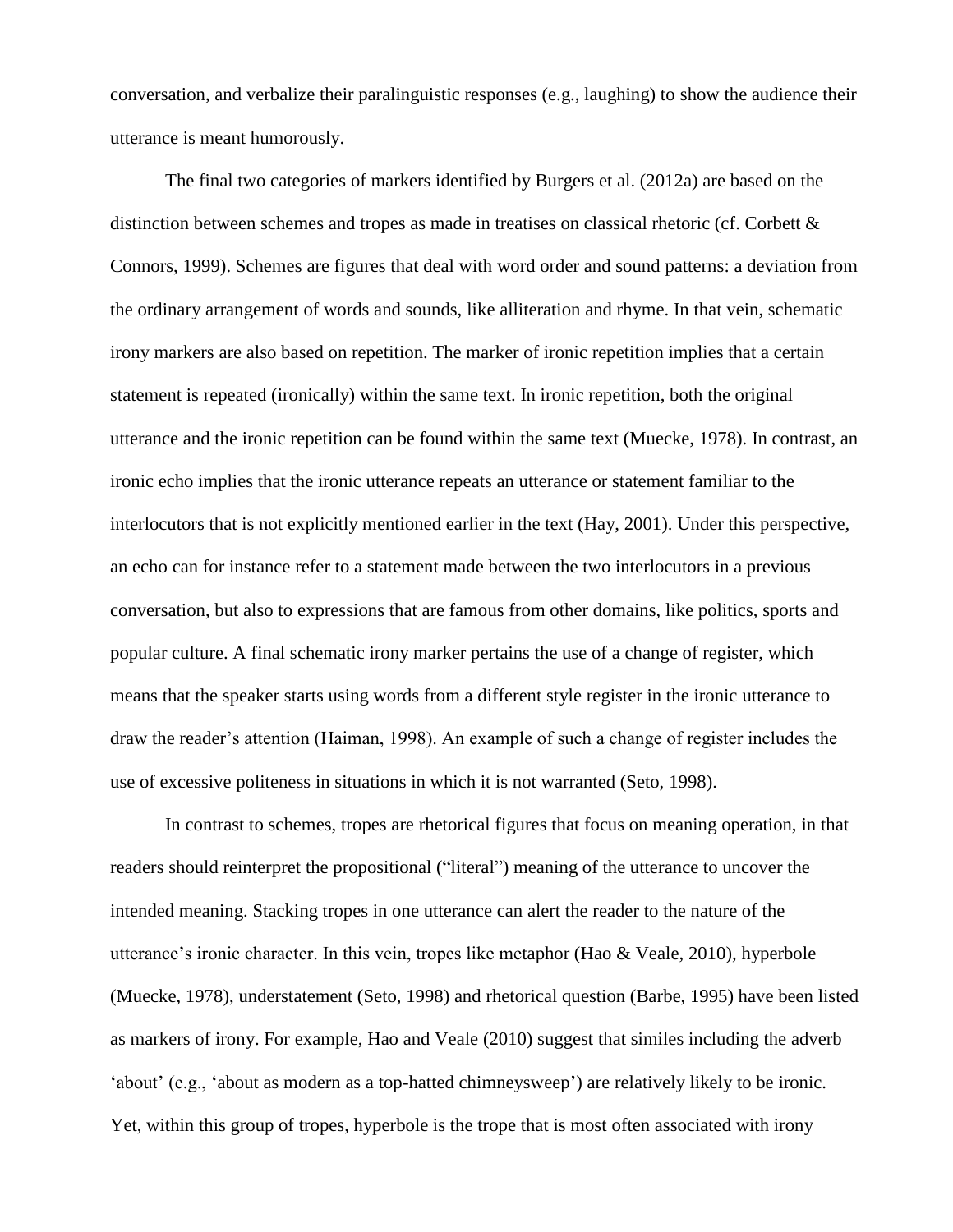(Kreuz & Roberts 1995; Carston & Wearing, 2015). For instance, Kreuz and Roberts (1995) posit that hyperbolic constructions including adverbs such as 'absolutely', 'really', 'just', 'simply' and 'certainly' followed by an adjective with an extremely positive valence (e.g., brilliant, fantastic, great, wonderful) may be an indicator of ironic intent.

#### *2. Markers of the co-text*

Co-text refers to all other elements (except for the linguistic features of the utterance under discussion) that can help the reader in detecting ironic intent. In many cases, these co-textual markers are textual. In spoken discourse, co-textual markers can be kinesic, phonetic or prosodic. In other genres (e.g., cartoons, advertisements), these co-textual markers can also be visual. Table 2 presents an overview of co-textual irony markers.

#### [Table 2 about here]

With regard to linguistic co-textual markers, three types are identified. The first type can be referred to as "humor support", which means that one instantiation of humor is followed by either elaborating on the humor or by providing more humor (e.g., Burgers, van Mulken & Schellens, 2013a; Hay, 2001; Vandergriff & Fuchs, 2012) [see ch. 27: Humor support and mode adoption]. This implies that the use of humor in a text will serve as a marker for humorous utterances that are placed later on in the text. That is, a humorous utterance can create the expectancy that other humorous utterances may follow. In that way, say, a fifth humorous utterance of a given text should be easier to recognize than the first humorous utterance of the same text. One study looking at foreign language learners engaging in synchronous CMC (e.g., chat) found that the use of multiple humorous utterances was actually the most common way by which foreign language learners supported their humor use (Vandergriff & Fuchs, 2012).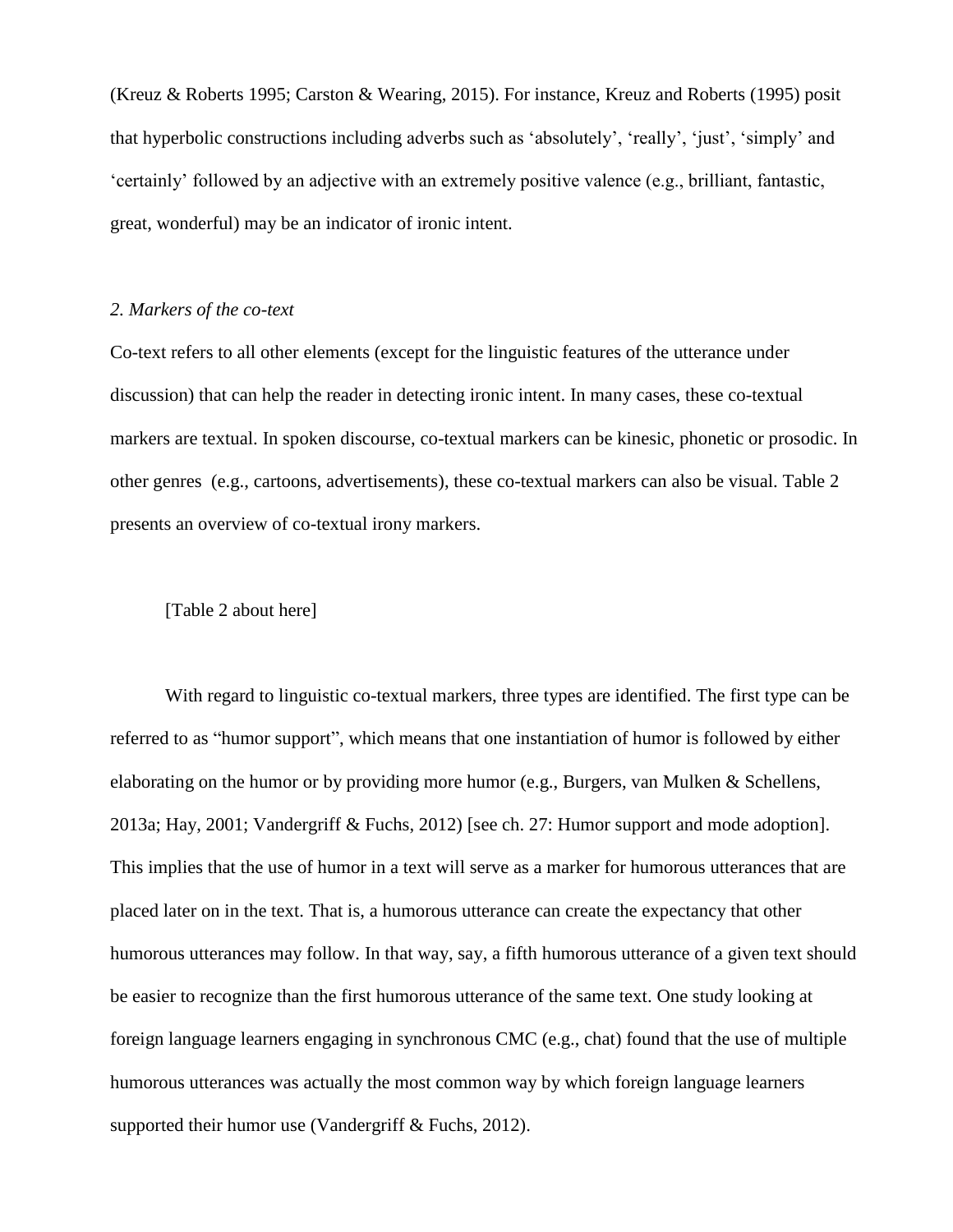Next to the use of multiple humorous or ironic utterances, Burgers et al. (2013a) identify two other types of linguistic co-textual markers. These are the use of other tropes (metaphor, hyperbole, understatement, rhetorical questions) and mood markers (register, cynicism). First, if the ironic utterance is preceded by a variety of other utterances involving tropes, the reader can already get into a mood of expecting more (and potentially other) tropes like irony. In that way, the other tropes can create an "expectation of tropes". Second, mood markers like including a different register or using cynicism can alert a reader towards ironic intent. After all, a sudden shift of register in the utterances preceding the irony can alert the reader to the fact that something is going on, and that an ironic utterance may follow. Similarly, using cynic utterances can show the reader that the author has a very negative stance towards the topic under discussion and thereby open up the possibility of identifying irony.

In spoken communication, much empirical attention has been given towards identifying paralinguistic features of an "ironic tone of voice". Many older studies into this topic often assume that a distinction can be made between an ironic vs. a non-ironic intonation (e.g., Cheang & Pell, 2009; Cutler, 1976; Roberts & Kreuz, 1995). The general hypothesis underlying these studies is that specific acoustic patterns can be identified that will lead the reader towards interpreting the specific utterance as ironic.

A first goal of these studies into the ironic tone of voice was isolating specific phonological features that lead the reader towards understanding a certain utterance as ironic. Phonological features that have been associated with communicating irony include a relative slow speaking rate, heavy stress and nasalization (Cutler, 1976; Kreuz & Roberts, 1995; cf. Table 2 for an overview). While the idea of an ironic tone of voice was and has remained popular, it has also come under criticism in recent years. First, researchers have shown that characteristics of the "ironic tone of voice" differ between languages. Cheang and Pell (2009), for instance, compared English to Cantonese. They found that, in English, irony was marked by lowering mean fundamental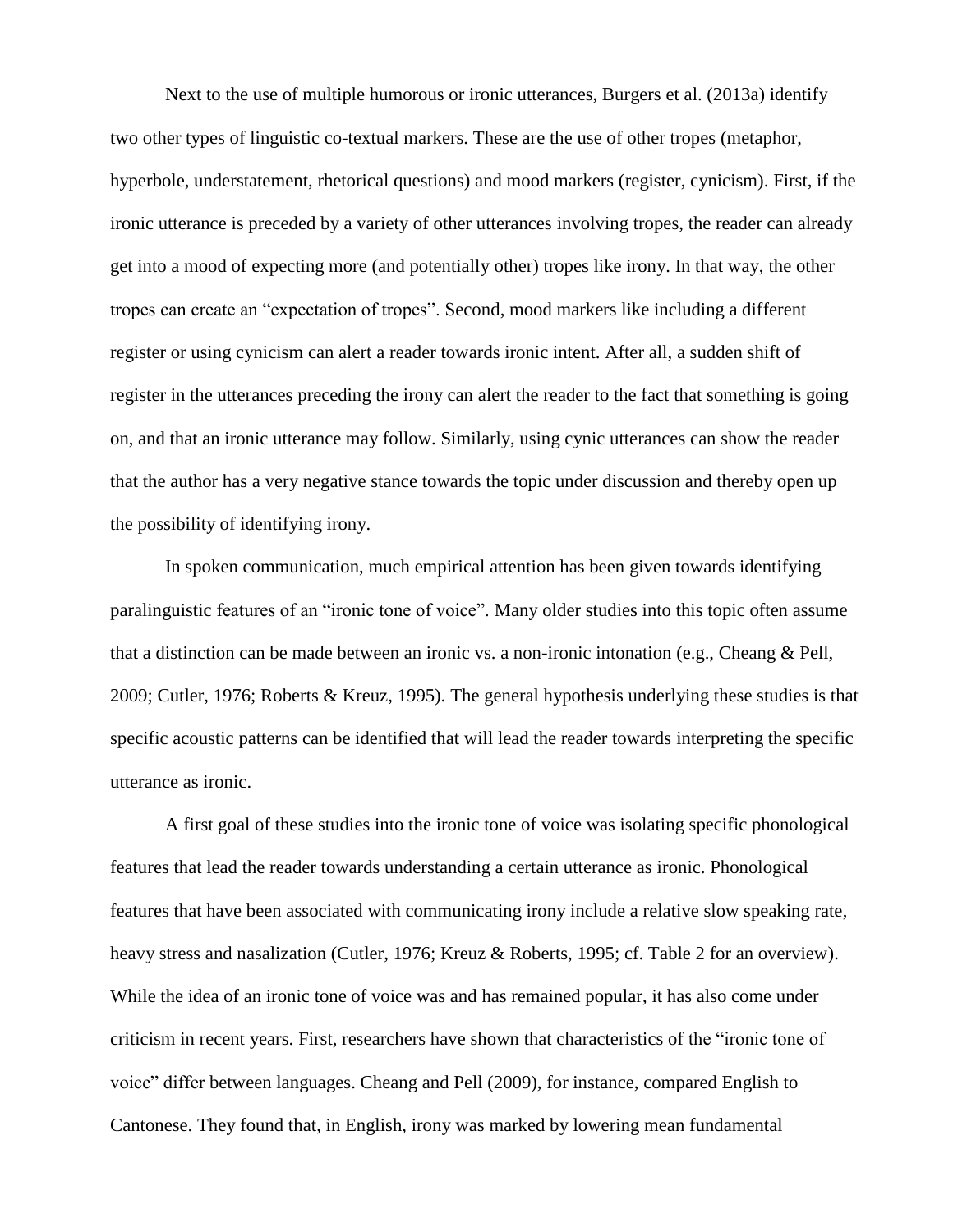frequency (F0), while, in Cantonese, irony was marked by increasing F0. In a similar vein, specific intonational patterns indicating an ironic of tone of voice have been identified for other languages like French (Lœvenbruck et al., 2013), German (Scharrer & Christmann, 2011), Italian (Anolli, Ciceri & Infantino, 2002) and Mexican Spanish (Rao, 2013). Thus, no generic intonational pattern to mark irony can be identified, but rather specific patterns for different languages.

A second point that has been raised against the ironic of voice is related to its recognition. To see whether intonation alone could lead to the identification of irony, Cheang and Pell (2011) asked Cantonese and Canadian-English speakers to evaluate whether a Cantonese or English utterance (that was either marked with an ironic intonation or not) was meant ironically. When participants had to do this task in their native language, they performed successfully. However, when they had to perform the task in the language they did not speak (English for the Cantonese speakers; Cantonese for the English speakers), participants performed around chance level, indicating that they needed language knowledge to correctly interpret the "ironic intonation". In another study, Bryant and Fox Tree (2005) presented native speakers of English with original ironic and non-ironic utterances taken from talk radio. They found that their participants did not rely on any vocal cues to identify irony.

Because of such reservations, various authors have argued that there is not one specific acoustical pattern that can be referred to as the "ironic tone of voice" (e.g., Attardo et al., 2003; Bryant & Fox Tree, 2005). Instead, when comparing a spoken ironic utterance to preceding utterances, Bryant (2010) found that irony was marked by a prosodic contrast with the preceding utterance. That is, speakers adapted their way of speaking to mark that something was going on in the ironic utterance. In that way, ironic intonation may not be hidden in a specific intonational pattern, but rather in a contrast with preceding utterances (see also Attardo et al., 2003).

Next to paralinguistic cues, other non-verbal cues may help to signal irony in face-to-face interactions. Various studies have identified specific facial movements speakers can use to signal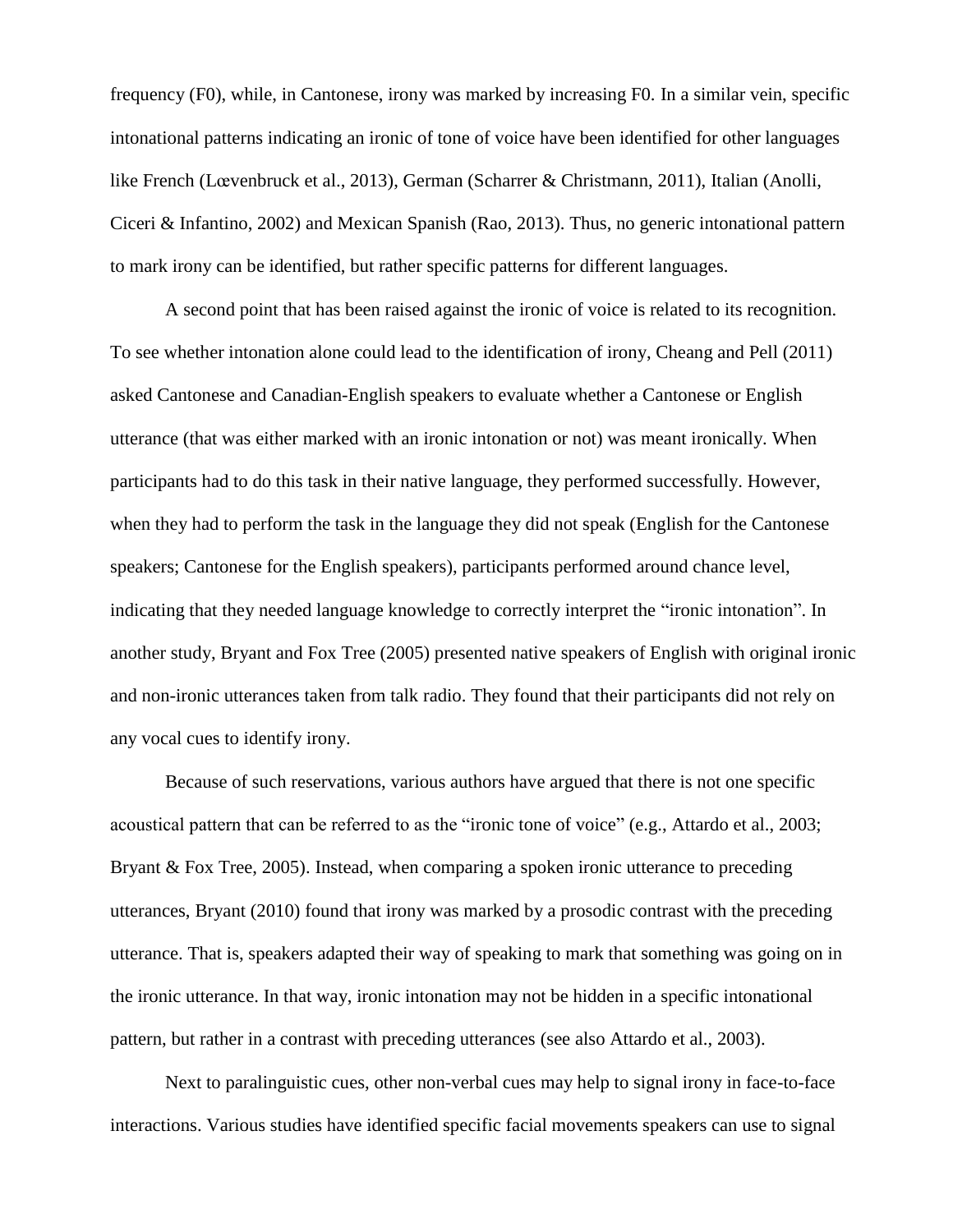irony. Rockwell (2001) divides the face into three areas: (1) eyebrows and forehead, (2) eyes, lids and upper part of the nose and (3) mouth, cheeks, lower part of the nose, jaw and chin. When contrasting ironic and non-ironic utterances, Rockwell (2001) found that only movements in the mouth area were predictive of differences between the two types of utterances. Similarly, Caucci and Kreuz (2012) code for facial gestures in a corpus contrasting literal and ironic utterances. They find that facial movements like smiling, lip tightens, looking at the conversational partner, slow nods and laughing are more frequent for ironic (vs. literal) utterances. Tabacaru and Lemmens (2014) report on a corpus analysis of humor use in two American television shows (*House MD, Big Bang Theory*), and argue that raising eyebrows is an important facial marker of humor: raised eyebrows work as a "gestural trigger", showing the audience that the speaker is behaving nonseriously.

While various studies demonstrate that specific facial movements can be indicative of signaling irony, the absence of any facial expression (known as "blank face") has also been suggested as a facial irony marker (Attardo et al., 2003). After all, when the utterance contains highly emotional information (as expressed through irony), the total absence of any emotion in the facial expression of the speaker may also serve as a trigger for the viewer. Like a prosodic contrast does with speech, a blank face sets up a contrast between the content of the utterance and the expression of the speaker, thereby alerting the viewer to the potential of irony in the utterance.

Most studies into visual markers of verbal irony have focused on facial expressions. Yet, kinesic choices can serve as markers as well. For instance, cues like pointing, nudges, and slow clapping can alert the reader to an ironic interpretation. A famous example of slow clapping as a marker for irony can be found in the Batman movie *The Dark Knight* (2008, dir. Christopher Nolan). In one scene, Lieutenant Gordon (played by Gary Oldman) gets promoted to commissioner at the police station. Upon hearing this, the Joker (played by Heath Ledger) starts clapping very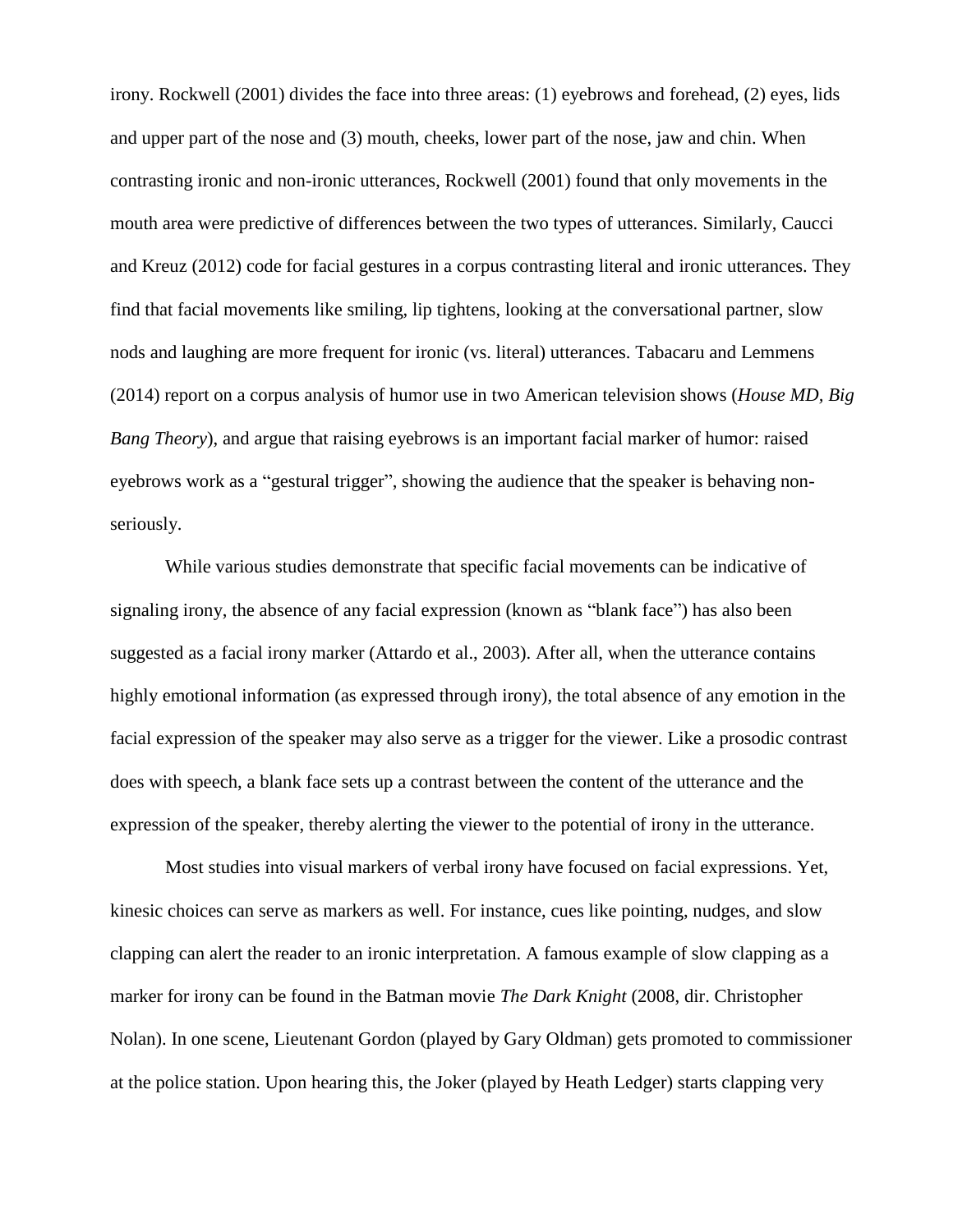slowly in an adjacent prison cell in mock congratulations. In doing so, the Joker uses slow clapping as a kinesic marker of irony.

Next to facial expressions and kinesic markers, images in print genres like cartoons or advertisements can help the reader in detecting irony. Burgers, van Mulken and Schellens (2013b) present a first case study of visual markers of irony in images. First, they find that pictorial elements can alert a viewer to ironic intent in two ways. The first way is labeled as a "visual hyperbole", which means that the image shows an exaggerated version of the propositional meaning of the ironic utterance. Because the event shown in the image is absurd and extremely unlikely to occur, this visual highlighting of the propositional meaning shows that the propositional meaning is probably false. Next to highlighting the propositional meaning, an image can also contrast with its propositional meaning, which Burgers et al. (2013b) label as visually incongruent. Their example is an advertisement for a Dutch phone company in which a man has received a pair of hedge clippers rather than the mobile phone he actually wanted. The ironic utterance reads "Sure, hedge clippers are nice", while the advertisement's image features the man looking disapprovingly and holding the hedge clippers to his ear as if they were a mobile phone. Such visually incongruent information can thus also serve to mark an utterance as ironic.

In a second analysis, Burgers et al. (2013b) analyzed which visual elements were responsible for achieving the ironic effect. Taking the perspective of visual narratology (Verstraten, 2009), they divide the image into elements from mise-en-scène (e.g., choice of characters, facial expression of characters, objects, setting) and cinematography (e.g., camera angle, use of color, depth and sharpness, focalization). Their analysis shows that elements from the mise-en-scène are typically used for marking the irony while cinematographic elements are hardly used for this purpose. Within the cinematographic elements, a character's position, facial expression or body language, the use of objects and the choice for specific characters are the elements used most often to visually mark the irony in the utterance.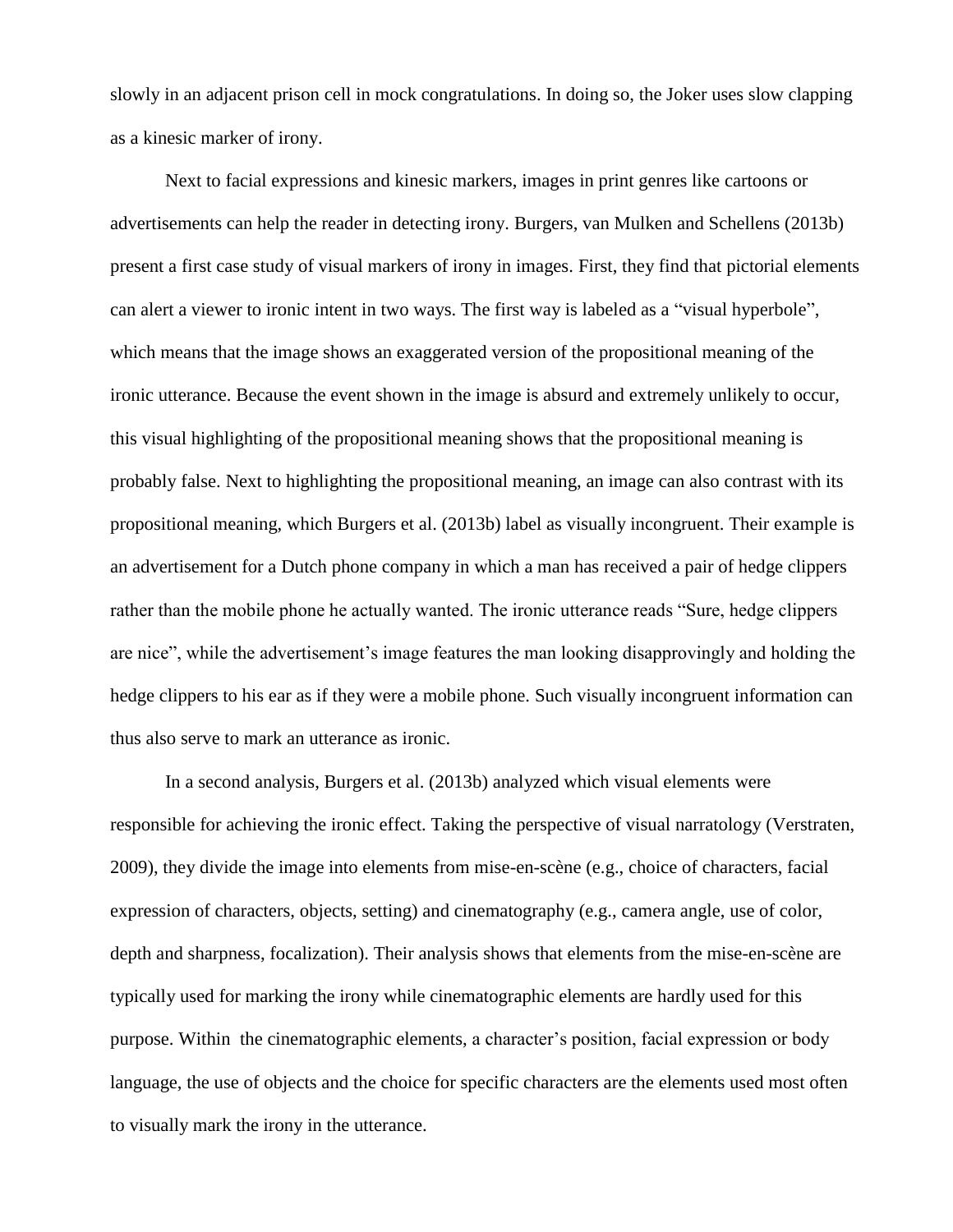#### **3. New debates**

While most of the literature on irony markers has been concerned with their identification, new debates have also risen to the surface in the last years. These are related to four topics in particular: (1) the difference between irony markers and types, (2) the effects of markers in utterance processing, (3) usage and effects of markers in discourse and (4) the use of markers in identification of irony in new online media. We discuss each of these below.

#### *3.1 The difference between irony markers and types of irony*

This discussion has mostly centered on one particular type of utterance and co-textual marker: the use of other tropes like hyperbole, understatement, and rhetorical questions. While these tropes have historically been treated as irony markers, a new perspective has recently come up in which they are described as types of irony. Various scholars have argued that irony comes in different forms including sarcasm, jocularity, hyperbole, understatement and rhetorical questions (cf. Averbeck, 2015, p. 89; Gibbs, 2000, pp. 12-13; Pexman et al., 2009, p. 237). Under this perspective, then, a hyperbole, understatement or rhetorical question is not a marker, in that it alerts the reader to the fact that a sentence could potentially be ironic. Instead, a sentence including a hyperbole, understatement or rhetorical question is deemed to be ironic by default. This means that irony is typically defined very broadly. For instance, Gibbs (2000, p. 23) suggests that "[i]rony is not a single category of figurative language, but includes a variety of types, each of which is motivated by slightly different cognitive, linguistic, and social factors and conveys somewhat different pragmatic meanings". Applying such a loose definition of irony enables the possibility of categorizing different types of figurative speech under the larger umbrella of irony.

In contrast, other scholars argue that irony is clearly distinct from other types of figurative language like hyperbole, understatement and rhetorical questions (cf. Carston & Wearing, 2015;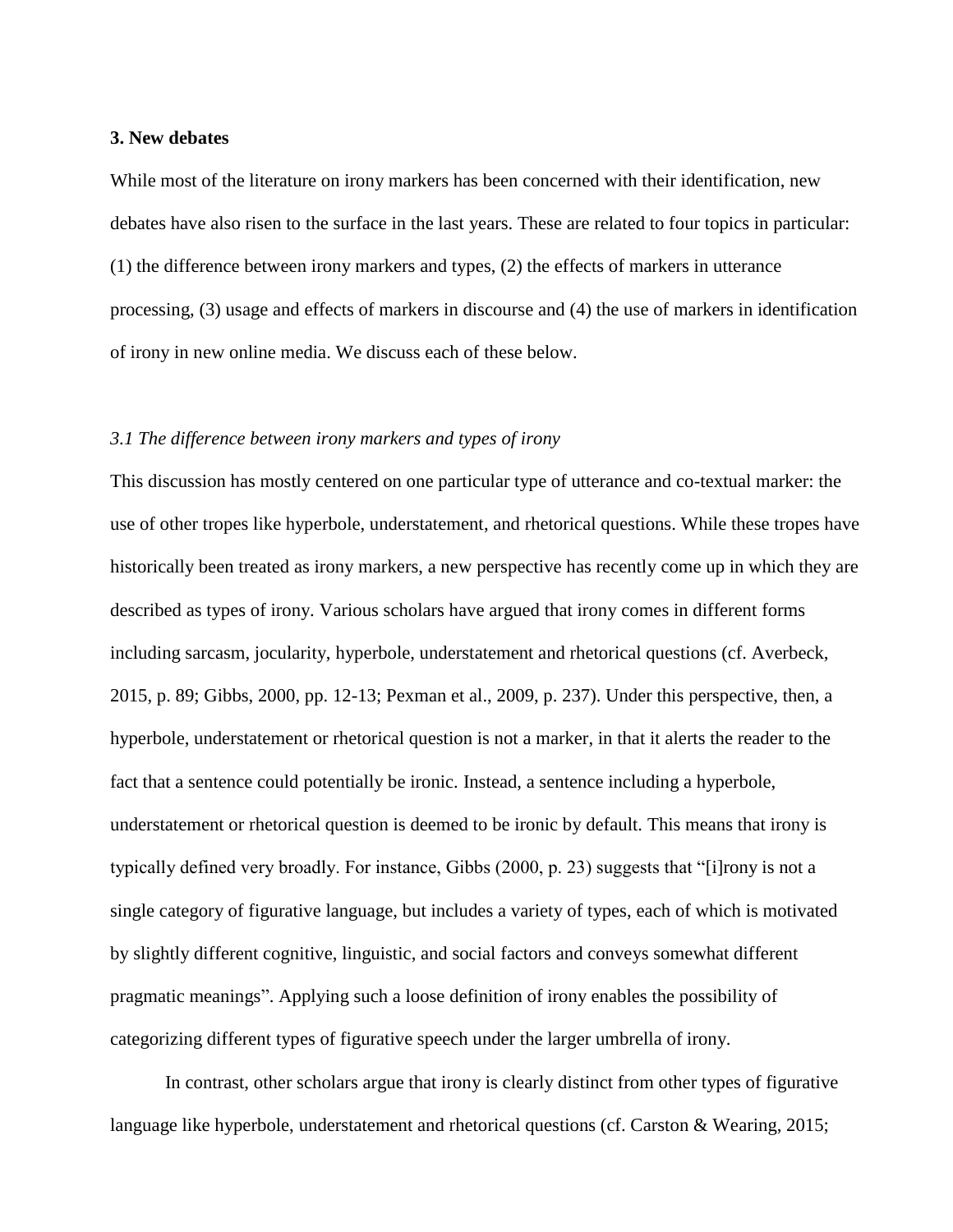Wilson, 2013). The argument to see these as distinct forms (opening up the possibility that hyperbole, understatement and rhetorical questions can be markers) relates to their meaning operation. Under this perspective, irony is defined in a more narrow way. This is typically done in terms of opposition, in that, on a conceptual level, the intended statement implies a contrary evaluation (positive, negative) to the propositional content of the statement (negative, positive). Thus, irony crosses a zero (neutral) point of evaluation and always goes from positive to negative or vice versa.

While irony thus typically involves a shift in evaluation, other tropes do not. Hyperbole, for instance, involves an overstatement of the actual state of affairs. In this trope, then, the intended meaning of the communicator remains in the same evaluative domain, but moves closer to the zero point compared to the propositional meaning (see also Burgers et al., 2011; Seto 1998). For instance, a statement like "That was the best concert in history" may be an overstatement (e.g., it was quite good), but, if the utterance is only used hyperbolically and not ironically, the intended meaning is still in the positive domain. In understatement, we find the reverse effect, in that the intended meaning is further removed from the zero point compared to the propositional meaning (e.g., "The concert was quite OK" is an understatement to indicate that it was very good). Under this perspective, then, the different kind of tropes need be resolved in different ways. Thus, depending on the basic definition used of verbal irony (loose vs. narrow), it is possible to conceive of some elements (e.g., other tropes) as either markers or types.

#### *3.2 Effects of markers in processing*

A second debate is about the issue how markers can exactly influence processing, because various studies show different results for the strength and impact of markers. In lab experiments with online measures (i.e., measured during processing), Rachel Giora, Ofer Fein and colleagues show that markers do not always facilitate processing (Giora et al., 2007, Fein, Yeari & Giora, 2015). In some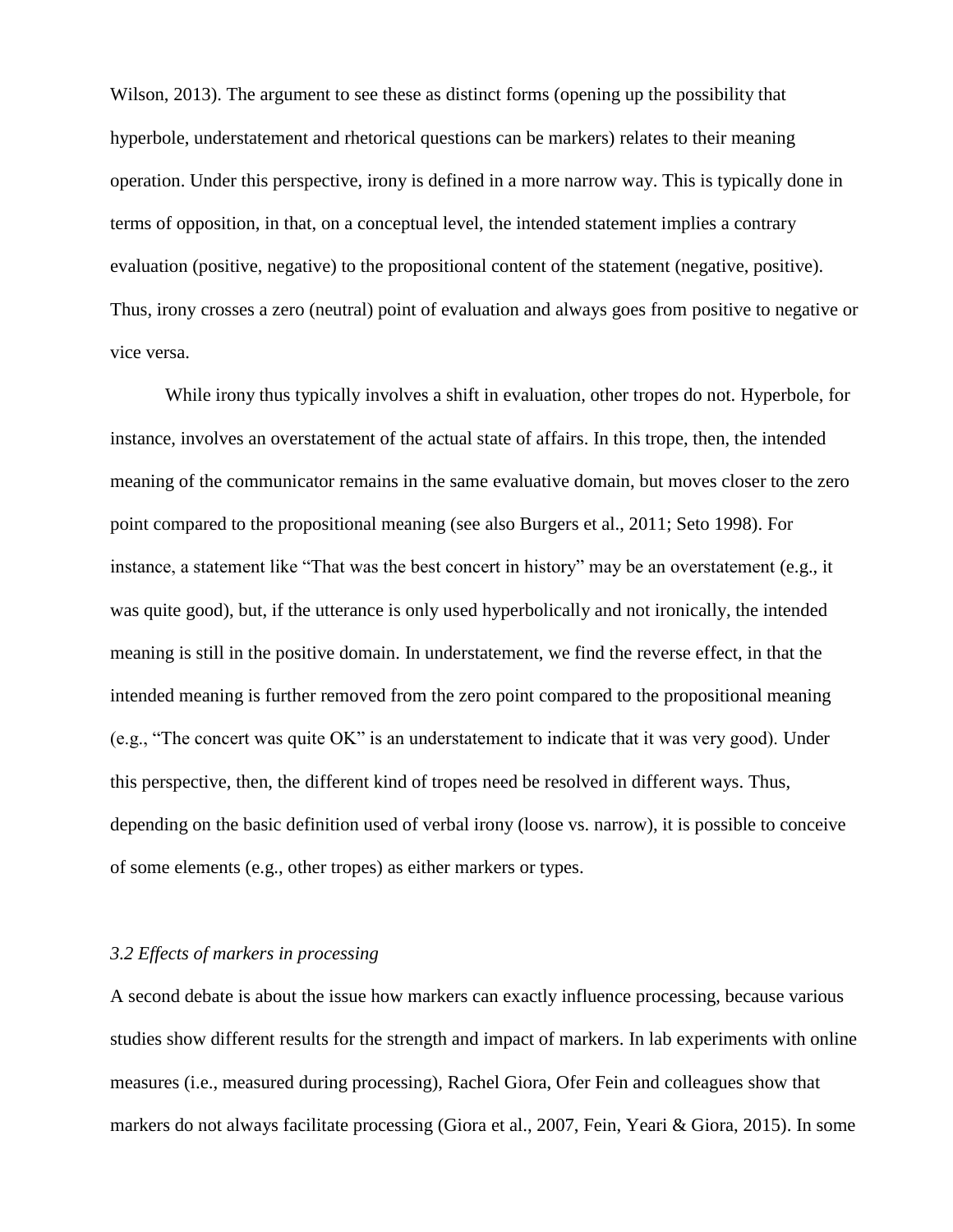of their studies (e.g., Giora et al., 2007; Experiment 1; Fein et al., 2015, Experiment 1), participants were asked to read a number of dialogues between two fictional friends. In all dialogues, one speaker made an ironic utterance approximately halfway through the scenario, setting up an expectation for irony. The dialogue subsequently ended in either a literal or an ironic utterance. Participants could either read the story at their own pace (Giora et al., 2007, Experiment 1) or had to respond to a lexical probe that was either related to the literal or ironic meaning, or unrelated (e.g., an utterance like "I see you developed some great habits" said to somebody with an unhealthy diet, followed by a literal probe like *healthy*, an ironic probe like *harmful* or an unrelated probe like *fragile*; Fein et al., 2015, Experiment 1). The general idea of these studies is that if the marker facilitates irony, it should also speed up reading and decision times for the second ironic sentence. However, across experiments, Giora and colleagues find no evidence of this effect. Even when expectations become more explicit (e.g., by allowing participants to read 36 scenarios that all end in irony, Giora et al., 2007, Experiments 3-4, or by explicitly informing participants of the study goal, Fein et al., 2015, Experiment 2), they consistently find longer reading times (indicating more effort) for ironic (vs. literal) contexts. From these studies, Giora and colleagues conclude that salience trumps co-textual markers in processing.

However, Voyer and colleagues (e.g., Voyer, Thibodeau & Delong, in press; Woodland & Voyer, 2011) found empirical evidence that different co-textual markers can interact to increase processing. In their experiments, a statement spoken in either a sincere or a sarcastic voice (i.e., a prosodic co-textual marker) was paired with either a positive or negative co-text. In a series of experiments, they found that response time to utterances spoken in a sarcastic intonation was faster when it fitted the context (i.e., sarcastic intonation with a negative context; sincere intonation with a positive context) than when it did not. From these data, the authors conclude that utterance markers like tone of voice interact with co-text to facilitate processing.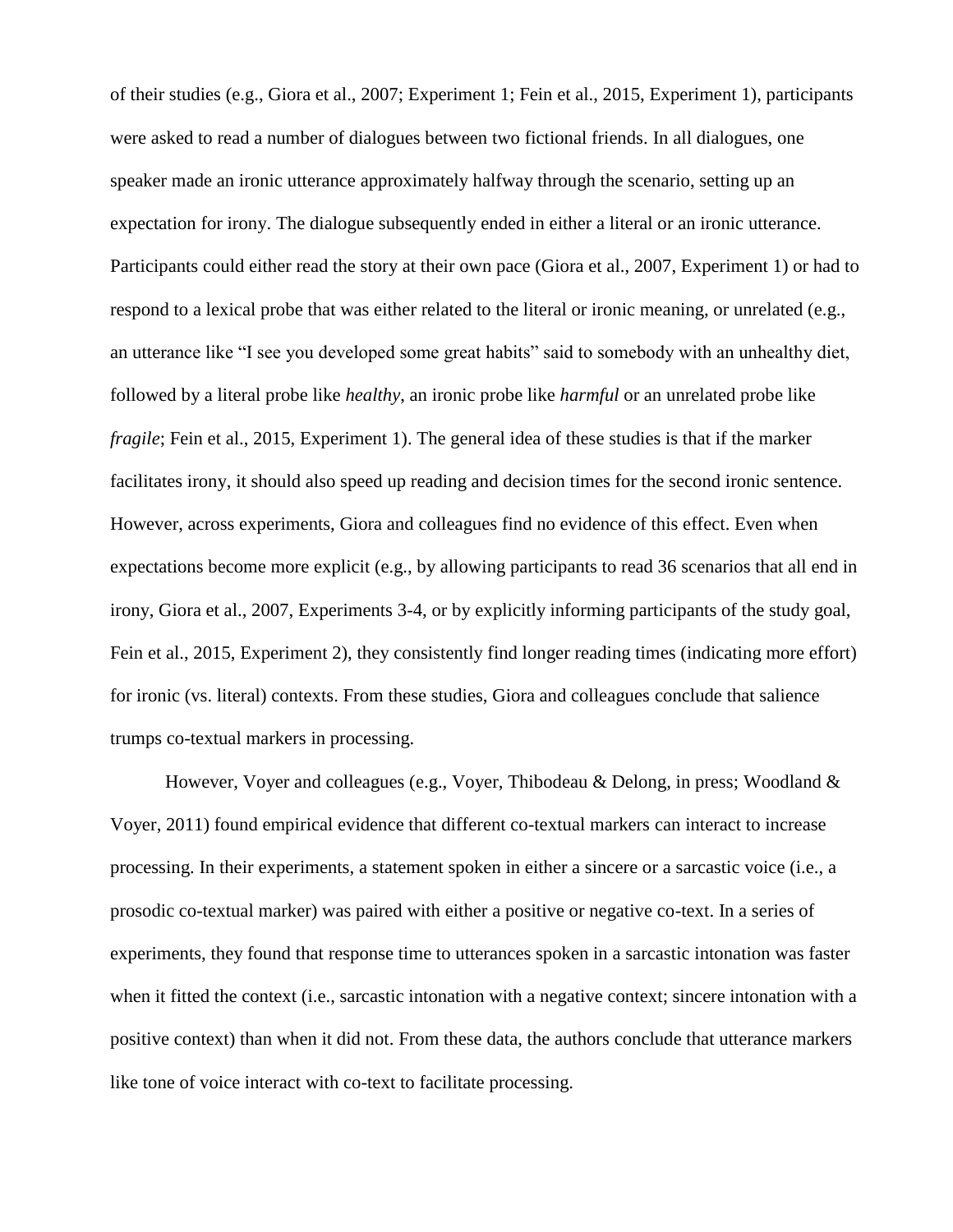Furthermore, in a recent series of experiments, Giora, Givoni and Fein (in press) have found that word salience does not always lead to the fastest processing time. Instead, they suggest that defaultness is most important in predicting processing. In order to qualify as default, a non-literal interpretation of an utterance should be evoked faster than a literal interpretation, under conditions that the constituents have to be unfamiliar, that semantic anomaly is not involved, and that contextual information is absent. An example of a sentence construction that, in Hebrew, led to a default non-literal interpretation involved a negation of a highly positive concept (e.g., *not the best/most X*). Results from four experiments demonstrate that the default meaning is always activated first, regardless of word salience and contextual strength. This novel perspective suggests that some kind of utterance markers (i.e., those related to a default interpretation) can be especially powerful in steering processing. Which utterance markers are related to defaultness in which ways, is a question for future research.

#### *3.3 Use and effects of markers in natural discourse*

An important question is of course whether markers not only facilitate processing, but impact effects of the humor in other ways as well. Burgers, van Mulken and Schellens (2012b, experiment 2), for instance, conducted an experiment to assess how irony markers influenced perceived utterance complexity, utterance comprehension, and attitudes towards the utterance and text. They presented participants with a variety of letters to the editor (adapted from real newspapers), which ended with a target utterance. This target utterance was either ironic or not, and included zero, one or three utterance markers. They found that an ironic utterance with three markers was perceived as less complex than an ironic utterance with one or no markers. Additionally, an ironic utterance with three markers was also appreciated better than an ironic utterance with one or zero markers. These effects did not translate to the attitude towards the text as a whole, which was unaffected by the target sentence.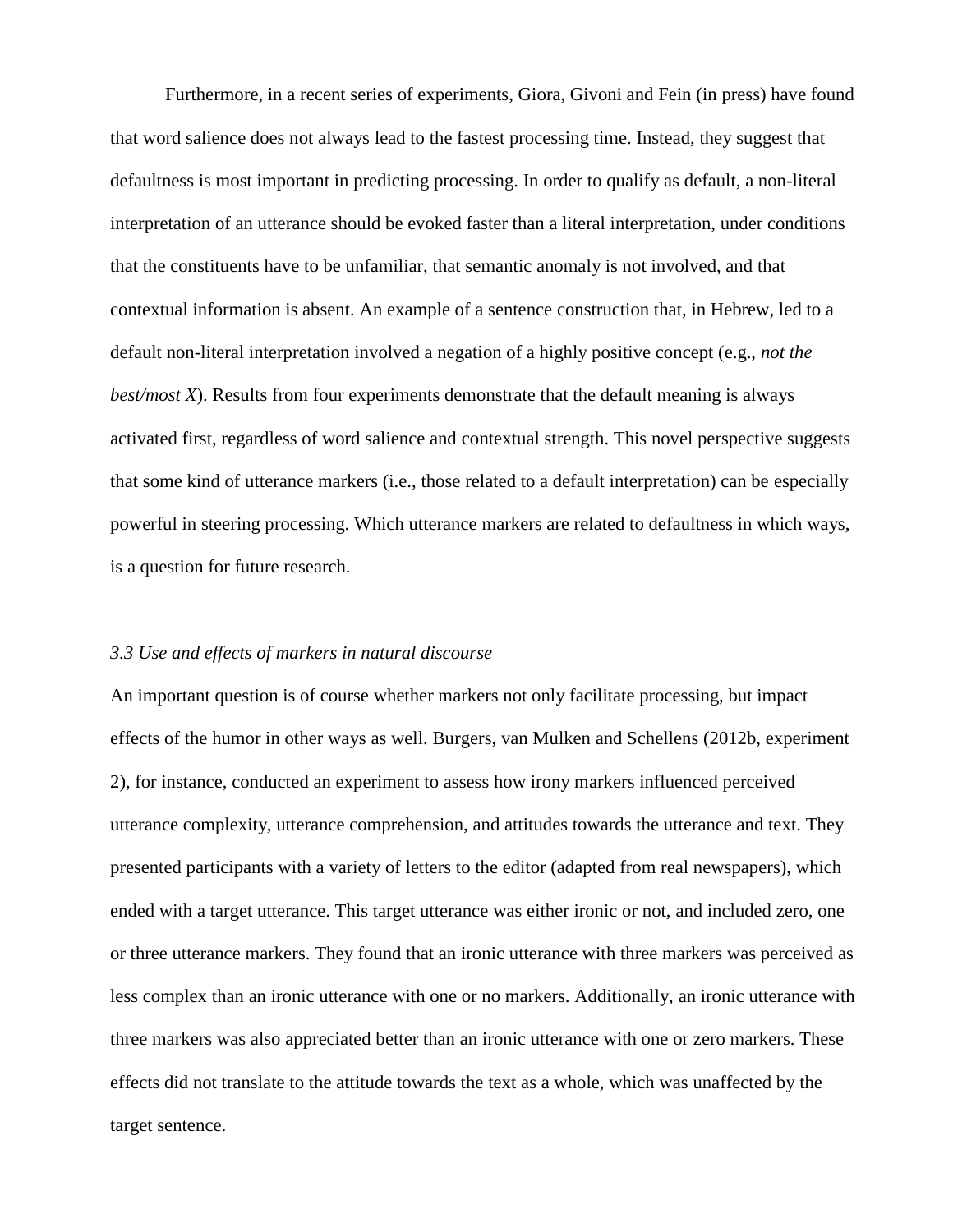The results from Burgers et al. (2012b) suggest that utterance markers can be used to decrease the complexity of the utterance, and make it clearer to the audience that the utterance is intended ironically. This is reinforced by corpus data. Burgers et al. (2012a) study the use of irony markers in a corpus of written Dutch markers. They found that utterance markers tend to be used more when the utterance is more difficult to detect as irony, based on the configuration of irony factors (Attardo, 2000). For instance, more irony markers were used in implicitly evaluative ironic utterances (that do not include evaluative words, e.g., *That is a 'plan'*) compared to explicitly evaluative ironic utterances (that do include such evaluative words, e.g., *That is a great idea*). Furthermore, relatively simple markers (e.g., typographic markers) were also associated with implicitly evaluative irony. Relatively complex utterance markers (e.g., other tropes) were used more often when the utterance was easier seen as irony, based on the configuration of irony factors.

Such results support the general assumption that markers can be helpful in situations where the irony is more difficult to detect. In this light, Caucci and Kreuz (2012) present surprising empirical evidence when looking at the use of facial markers in face-to-face conversations between friends and strangers. Based on the previous results, it could be expected that markers are used more in conversations between strangers, because they have little knowledge of each other and thus need to be helped. Yet, the Caucci and Kreuz (2012) study shows the exact opposite, in that communicators used more facial irony markers when talking to friends than when talking to strangers (Caucci & Kreuz, 2012). Such results suggest that the issue how communicators use which types of markers in which types of communicative situations is a question that warrants further research.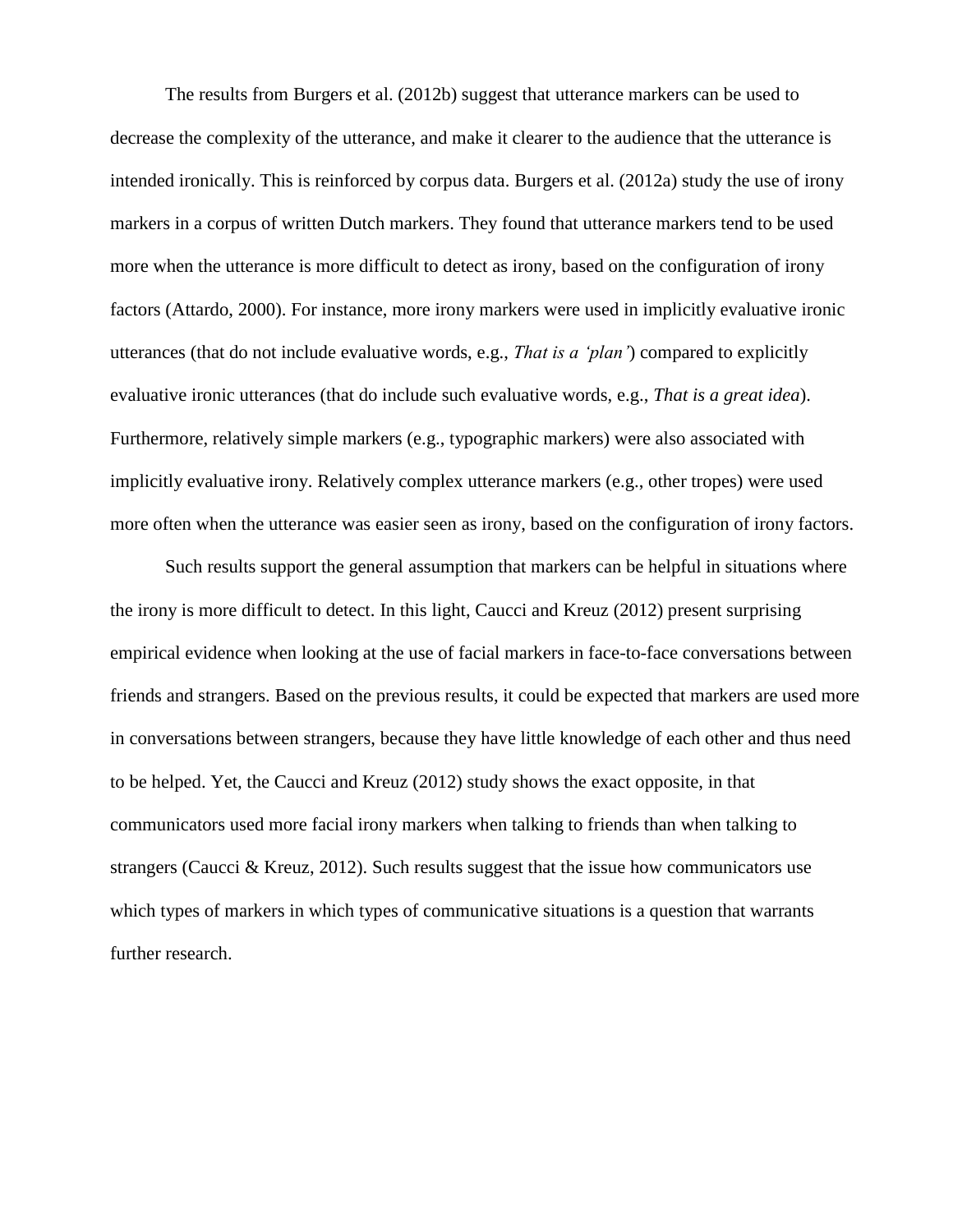#### *3.4 Humor markers in new media*

Recently, the automatic detection of irony by computer programs has received a lot of scholarly attention. Example (3), a quote from a restaurant review, shows that it is impossible to tell whether the utterance is ironic or not.

(3) "I love McDonald's" (example taken from Wallace, 2015)

In the field of sentiment analysis and opinion mining, it is of the utmost importance to be able to tell the polarity of a sentiment. If Internet users are ironic, this may confound the results of such analyses. Therefore, statistical or probabilistic models for the identification of irony have been constructed, with the help of machine-learning techniques and the construction of classifiers combining different features to tell ironic texts apart from non-ironic texts. These approaches typically work with a predefined set of cues to test a model to differentiate between types of texts. Often these models contain factors such as n-grams (frequent part of speech combinations), polarity (word valence based on preset lexicons), emotionality (affective words using values from WordNet), and explicit irony markers, such as quotation marks or emoticons.

Utsumi (1996) is the first author to suggest a computational formalization of irony. He stresses the need of incorporating expectations about the communicator of the irony, in order to be able to fully assess the ironic interpretation of an utterance. This same necessity is also highlighted by Wallace (2015), who claims that all probabilistic computational approaches to irony detection inherently fail unless they account for the pragmatic context (i.e. knowledge of the communicator and the situation). Reyes et al (2012, p. 240) point out that "irony cuts through every aspect of language [..],. As such, it is unrealistic to seek a computational silver bullet for irony, and a general solution will not be found in any single technique or algorithm".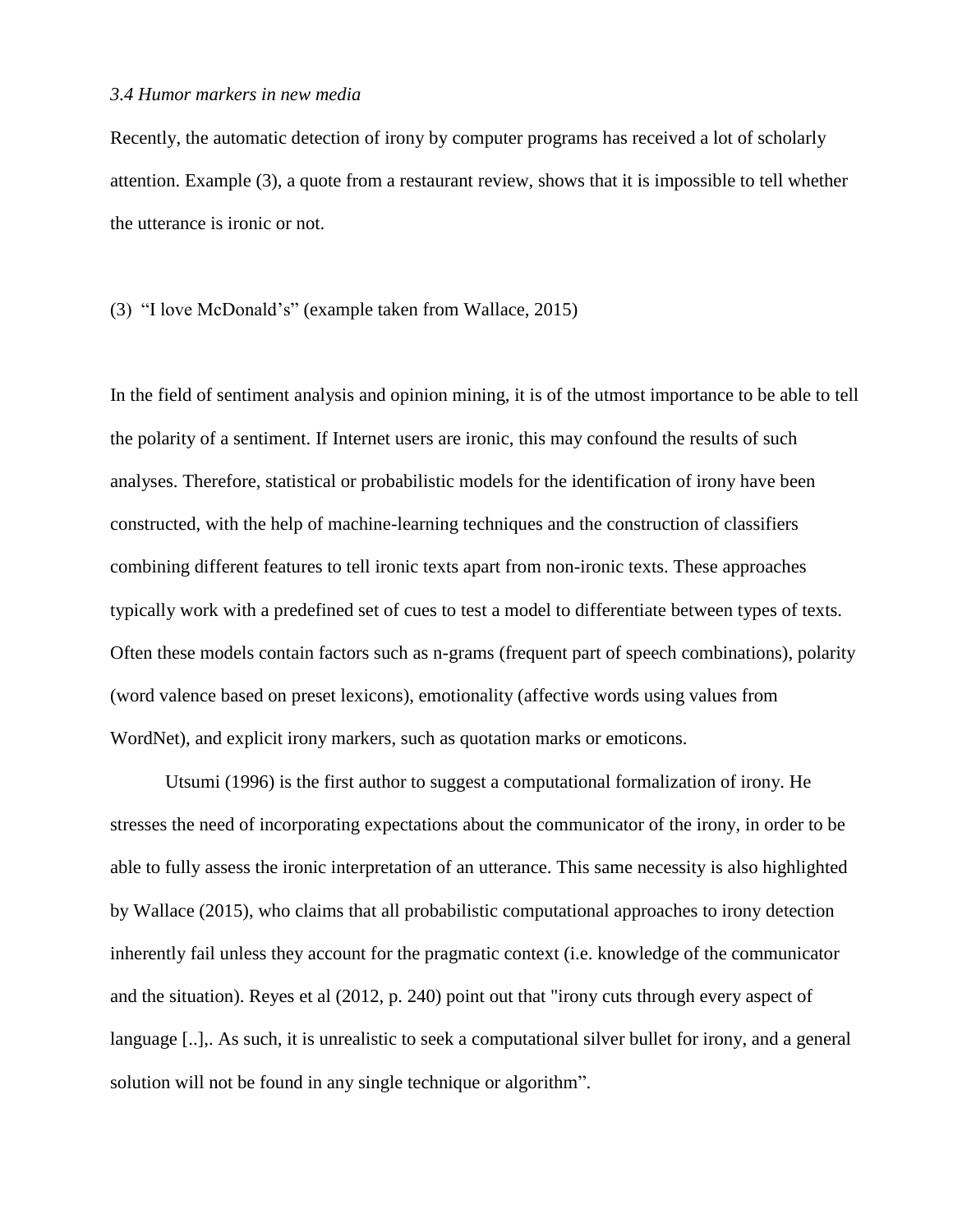Nevertheless, several attempts have been made. It should be noted that these approaches do not propose to develop general models of irony, but rather pragmatic algorithms for irony detection. Most statistical approaches test their algorithms on publicly available social media data like Twitter or online product reviews (on sites like Amazon.com). They typically contrast datasets that either contain ironic texts (based on user-generated tags such as #irony or #sarcasm or #not) versus one or more datasets that are non-ironic (based on other hashtags, such as #politics; González-Ibánez et al., 2011; Reyes et al., 2013; Vanin et al., 2013; Davidov et al., 2010; Skalicky & Crossley, 2014; Kunneman et al., 2015).

Carvalho et al. (2009) work on a data set containing opinionated user posts from the web site of a popular Portuguese newspaper. They combine a set of surface patterns that contain typical irony cues, such as positive statements, emoticons, onomatopoeic expressions for laughter and punctuation marks, and apply machine-learning techniques to automatically identify ironic sentences. According to Carvalho et al. (2009, p. 53), these surface patterns are more productive in finding irony than clues based on deeper linguistic information. Burfoot and Baldwin (2009) also use machine-learning and classifiers to separate satiric news articles (such as published in *The Onion*) from true news articles. Aided by scores for the validity of the content of the news stories, characteristics such as the presence of headlines, offensive and slang language, they were able to discriminate between the two genres. In a similar vein, Skalicky and Crossley (2014) work on a sample of product reviews. They found that other, more general linguistic properties than the markers mentioned in Tables 1 and 2 may serve as predictor for the presence of satire (and humor and irony) in product reviews. For instance, they found that satirical reviews contain more negative emotion words, have higher levels of concreteness and word certainty (e.g., *never, always*) and more often use past tense and quantification words (e.g., *few*, *many*).

Many of the statistical approaches show that other linguistic features co-occur with the presence of irony (e.g., words with a negative polarity, emotion words, etc.). These features can be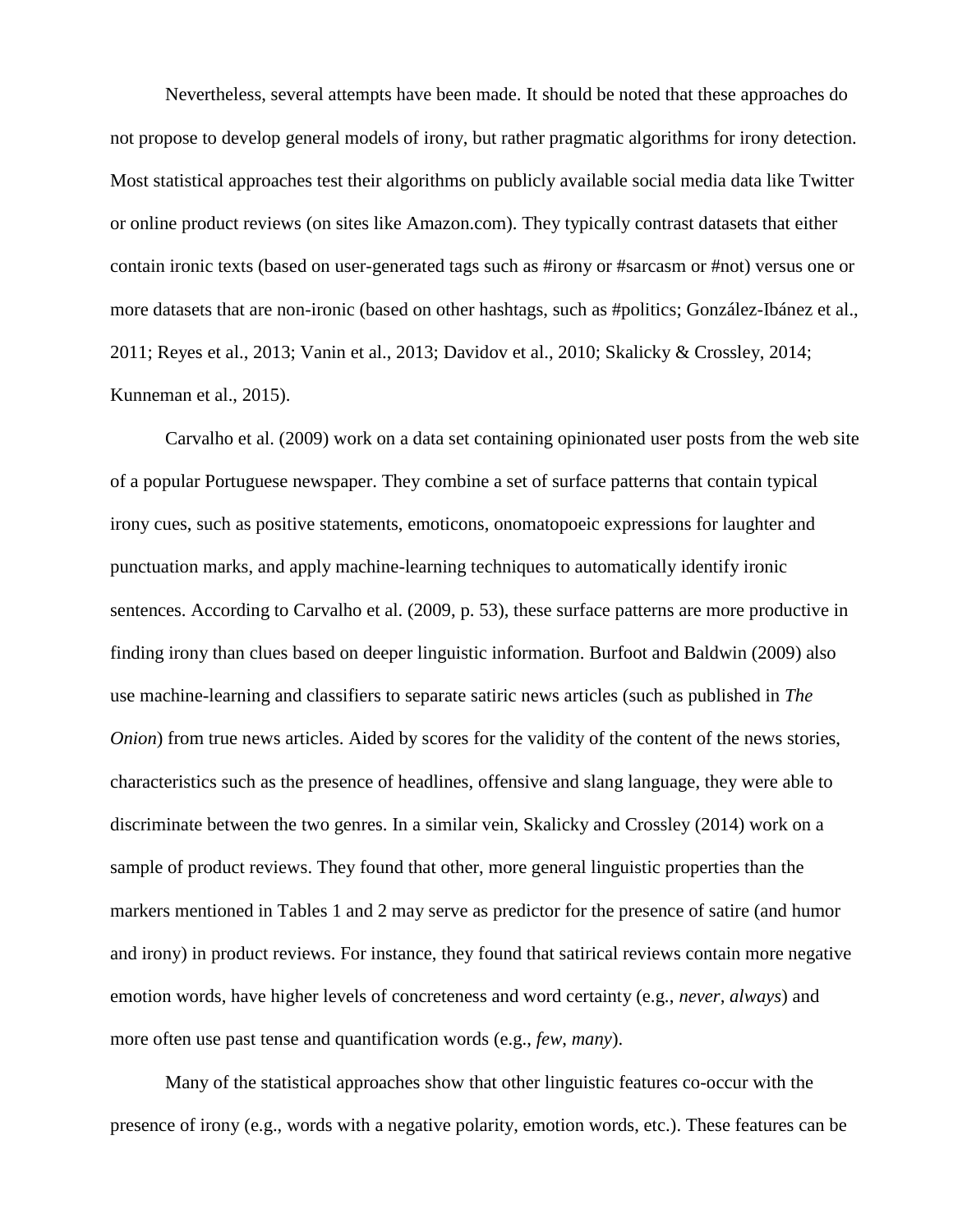considered to be even more subtle signals of irony, humor or non-seriousness than the irony markers discussed in this chapter. Of course, no linguistic trait can be listed as an irony marker per se, and the co-occurrence of certain linguistic properties may help the automated detection of irony. In a similar vein, Reyes and colleagues identify humorous and ironic patterns in social media by automatically evaluating features that concern ambiguity, polarity, unexpectedness and emotional scenarios (Reyes et al., 2012). They manage to show that ironic (and humorous) texts deviate from other messages (political, technical or general tweets) with regard to these features. In another study, Reyes et al. (2011) used product reviews on Amazon that other users classified as ironic or sarcastic (e.g., *the Three Wolf Moon T-shirt*) to construct an ironic dataset and contrast it with other product reviews. Features such as polarity, affect and pleasantness were indicative of ironic content. In turn, Reyes & Rosso (2013) propose a set of eight different features, mostly based on the irony literature, to assess potentially ironic statements in different datasets. The majority of the features were sets of words that often co-occur with irony (such as punctuation marks, emoticons, *yet*, *nevertheless*, *suddenly*, *now*, *abrupt* or words implying emotionality). It appeared that the relatively longer documents, such as the movie reviews, were likelier to contain irony. This attempt at combining shallow features with more interpretive, contextual features is one of the most promising in the automatic detection literature to date.

Both Wallace (2015) and Reyes and colleagues concur that unless an algorithm accounts for an explicit model of the communicator and the situation, automatic irony detection will remain a challenge (see Wallace et al., 2014). Hopefully, future research may better succeed in incorporating irony factors and markers in irony algorithms.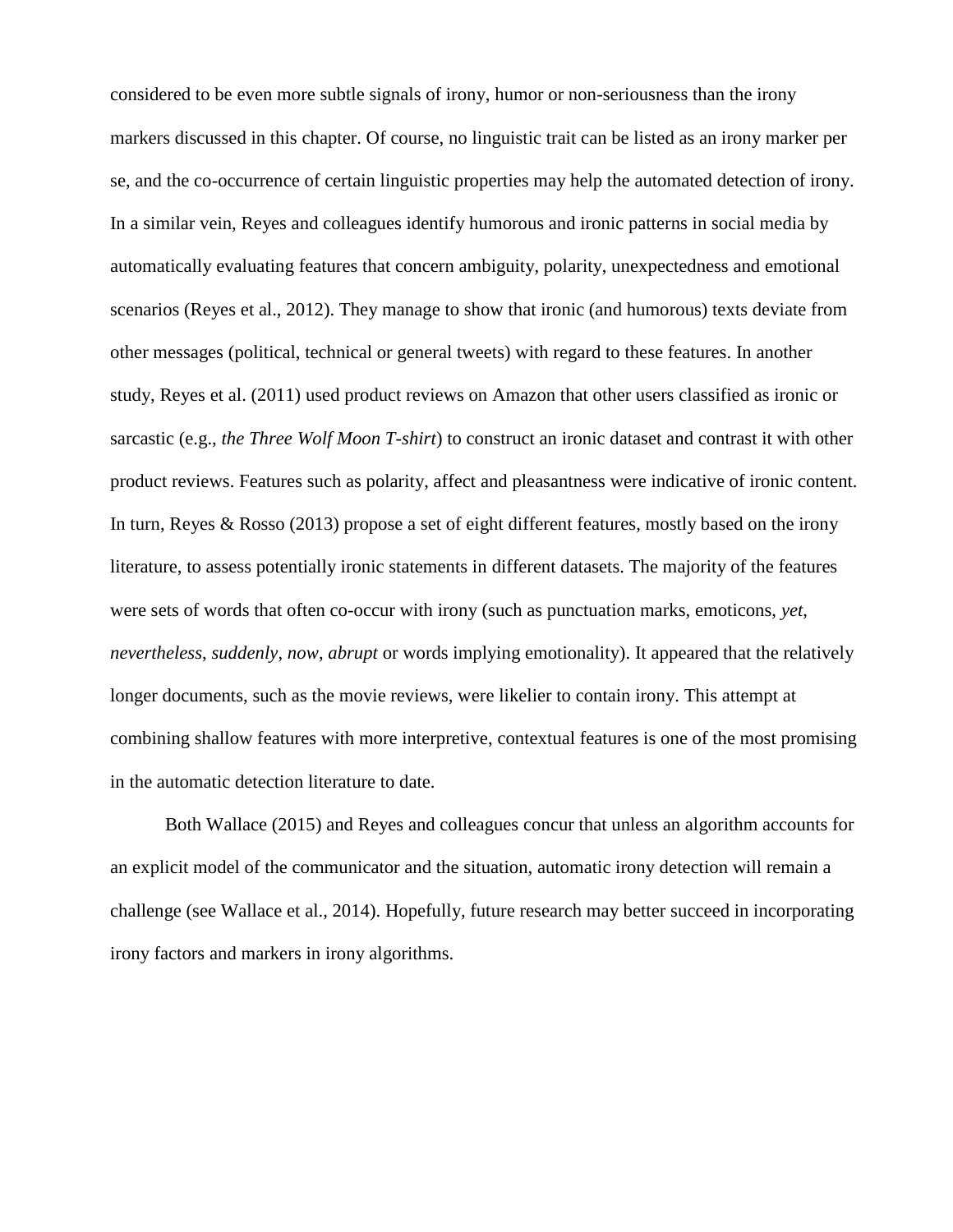- Adams, A. C. (2012). Humor Markers in Computer-mediated Communication. Unpublished MA thesis, Texas A&M-Commerce.
- Anolli, L., Ciceri, R., & Infantino, M. G. (2002). From" blame by praise" to" praise by blame": Analysis of vocal patterns in ironic communication. *International Journal of Psychology*, *37*(5), 266-276.
- Attardo, S. (2000). Irony markers and functions: Towards a goal-oriented theory of irony and its processing. *Rask, 12*, 3-20.
- Attardo, S., Eisterhold, J., Hay, J., & Poggi, I. (2003). Multimodal markers of irony and sarcasm. *Humor, 16*(2), 243-260.
- Attardo, S., Pickering, L., & Baker, A. (2011). Prosodic and multimodal markers of humor in conversation. *Pragmatics & Cognition*, *19*(2), 224-247.
- Averbeck, J.M. (2015). Irony in interpersonal conflict scenarios: Differences in ironic argument endorsement and suppression across topics. *Journal of Argumentation in Context, 4*(1), 87-109.

Barbe, K. (1995). *Irony in Context*. Amsterdam: Benjamins.

- Berntsen, D., & Kennedy, J. (1996). Unresolved contradictions specifying attitudes in metaphor, irony, understatement and tautology. *Poetics, 24*(1), 13-29.
- Bryant, G.A. (2010). Prosodic contrasts in ironic speech. *Discourse Processes, 47*(7), 545-566.
- Bryant, G.A., & Fox Tree, J.E. (2005). Is there an ironic tone of voice?. *Language and Speech, 48*(3), 257-277.
- Burfoot, C., & Baldwin, T. (2009). Automatic satire detection: Are you having a laugh?. In *Proceedings of the ACL-IJCNLP 2009 Conference: Short papers* (pp. 161-164). Association for Computational Linguistics.
- Burgers, C., & van Mulken, M. (2013). Het ironisch spectrum: Een overzicht van onderzoek naar het begrip en de retorische effecten van verbale ironie [The ironic spectrum: An overview of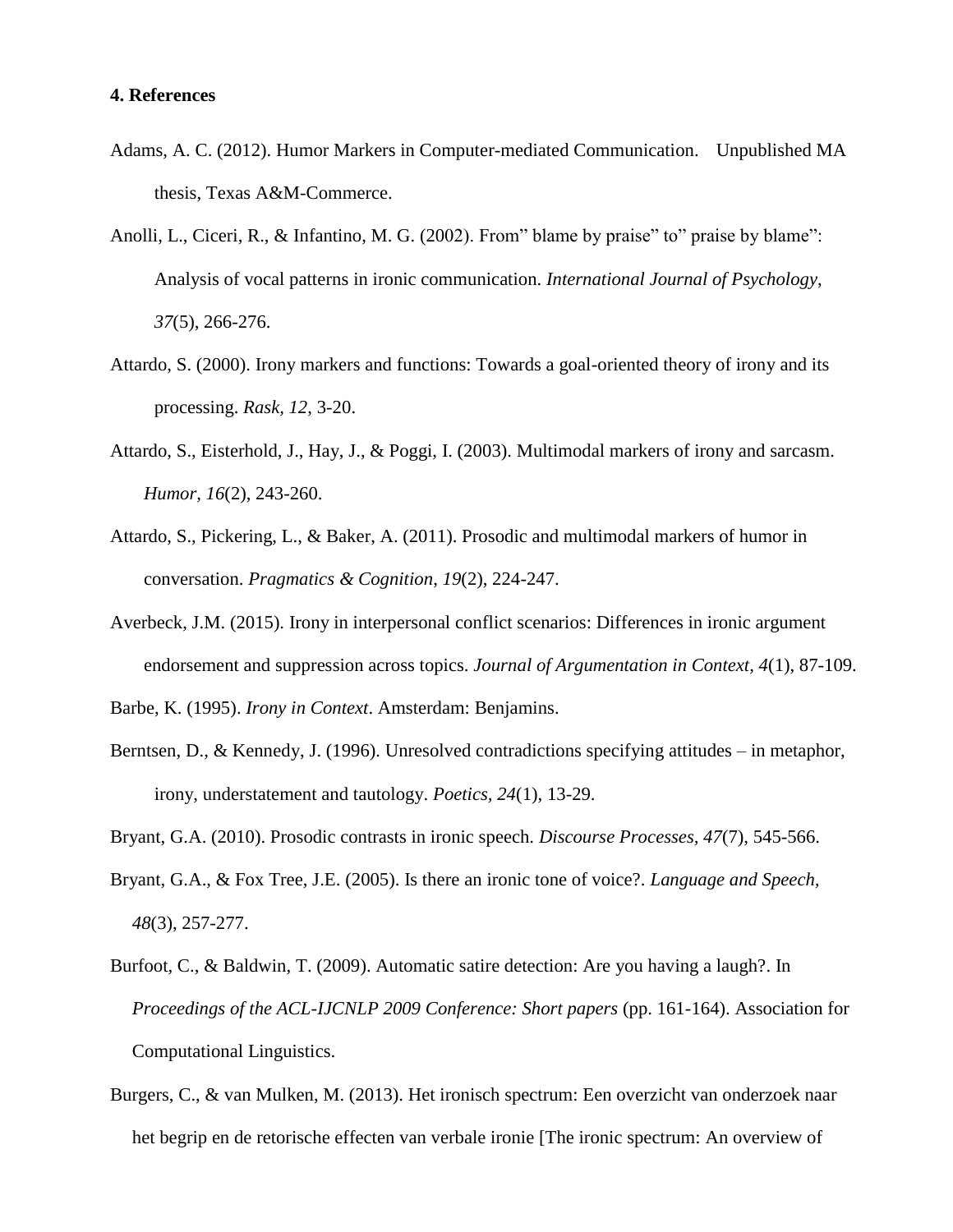research into comprehension and rhetorical effects of verbal irony]. *Tijdschrift voor Taalbeheersing*, 35(2), 183-202.

- Burgers, C., van Mulken, M., & Schellens, P.J. (2012a). Verbal irony: Differences in usage across written genres. *Journal of Language and Social Psychology, 31*(3), 290-310.
- Burgers, C., van Mulken, M., & Schellens, P.J. (2012b). Type of evaluation and marking of irony: The role of perceived complexity and comprehension. *Journal of Pragmatics, 44*(3), 231-242.
- Burgers, C., van Mulken, M., & Schellens, P.J. (2013a). The use of co-textual irony markers in written discourse. *Humor*, 26(1), 45-68.
- Burgers, C., van Mulken, M., & Schellens, P. (2013b). On verbal irony, images and creativity: A corpus-analytic approach. In. T. Veale, K. Feyaerts and C. Forceville (eds.). *Creativity and the Agile Mind: A Multi-Disciplinary Study of a Multi-Faceted Phenomenon* (pp. 293-311). Berlin: Mouton.
- Carston, R., & Wearing, C. (2015). Hyperbolic language and its relation to metaphor and irony. *Journal of Pragmatics, 79*, 79-92.
- Carvalho, P., Sarmento, L., Silva, M.J. & De Oliveira. E. (2009) Clues for Detecting Irony in User-Generated Contents: Oh...!! It's "so easy" ;-). *Text Sentiment Analysis* (TSA'09), 2009, Hong Kong, China. ACM Press.
- Caucci, G.M., & Kreuz, R.J. (2012). Social and paralinguistic cues to sarcasm. *Humor, 25*(1), 1-22.
- Cheang, H. S., & Pell, M. D. (2009). Acoustic markers of sarcasm in Cantonese and English. The *Journal of the Acoustical Society of America, 126*(3), 1394-1405.
- Cheang, H. S., & Pell, M. D. (2011). Recognizing sarcasm without language: A cross-linguistic study of English and Cantonese. Pragmatics & Cognition, 19(2), 203-223.
- Corbett, E.P.J., & Connors, R.J. (1999). *Classical Rhetoric for the Modern Student*. Oxford: Oxford University Press.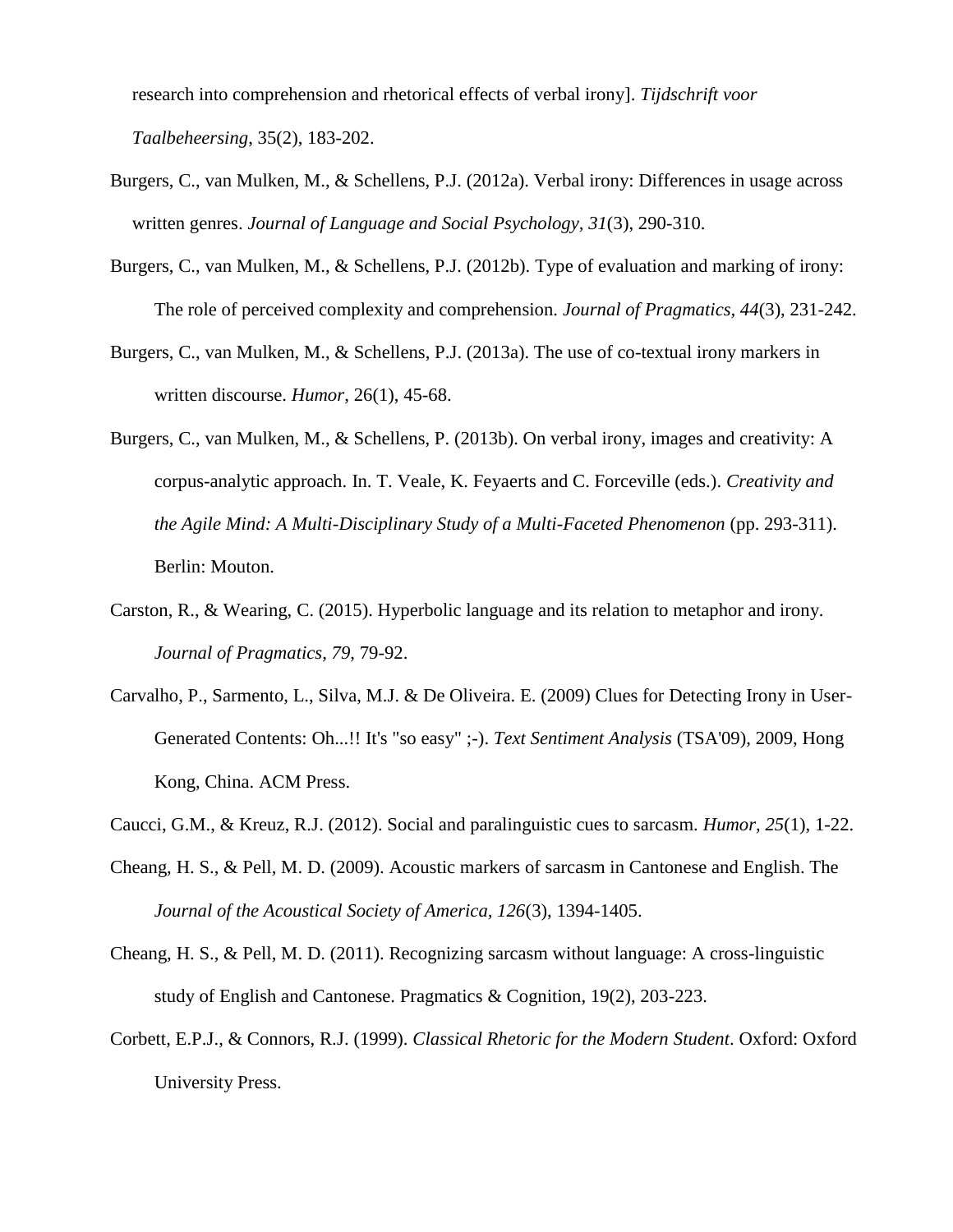- Cutler, A. (1974). On saying what you mean without meaning what you say. *Papers from the 10th regional meeting of the Chicago Linguistic Society*, 117-127.
- Cutler, A. (1976). Beyond pausing and lexical look-up: An enriched description of auditory sentence comprehension. In R.J. Wales & E.C.T. Walker (eds.). *New approaches to language mechanisms* (pp. 133-149). Amsterdam: North Holland Linguistics Series.
- Davidov, D., Tsur, O., & Rappoport, A. (2010). Enhanced sentiment learning using twitter hashtags and smileys. In *Proceedings of the 23rd International Conference on Computational Linguistics: Posters* (pp. 241-249). Association for Computational Linguistics.
- Davies, C.E. (2015). Humor in intercultural interaction as both content and process in the classroom. *Humor, 28*(3), 375-395.
- Davis, M. A., Haney, C. S., Weeks, W. B., Sirovich, B. E., & Anthony, D. L. (2014). Did you hear the one about the doctor? An examination of doctor jokes posted on Facebook. *Journal of Medical Internet Research, 16*(2), e41.
- Fein, O., Yeari, M., & Giora, R. (2015). On the priority of salience-based interpretations: The case of sarcastic irony. *Intercultural Pragmatics, 12*(1), 1-32.
- Gibbs, R.W., Jr. (2000). Irony in talk among friends. *Metaphor and Symbol, 15*(1-2), 5-27.
- Giora, R., Fein, O., Laadan, D., Wolfson, J., Zeituny, M., Kidron, R., Kaufman, R., & Shaham, R. (2007). Expecting irony: Context versus salience-based effects. *Metaphor and Symbol, 22*(2), 119-146.
- Giora, R., Givoni, S., & Fein, O. (in press). Defaultness reigns: The case of sarcasm. *Metaphor and Symbol.*
- González-Ibánez, R., Muresan, S., & Wacholder, N. (2011). Identifying sarcasm in Twitter: A closer look. In *Proceedings of the 49th Annual Meeting of the Association for Computational Linguistics: Human Language Technologies: Short papers-Volume 2* (pp. 581-586). Association for Computational Linguistics.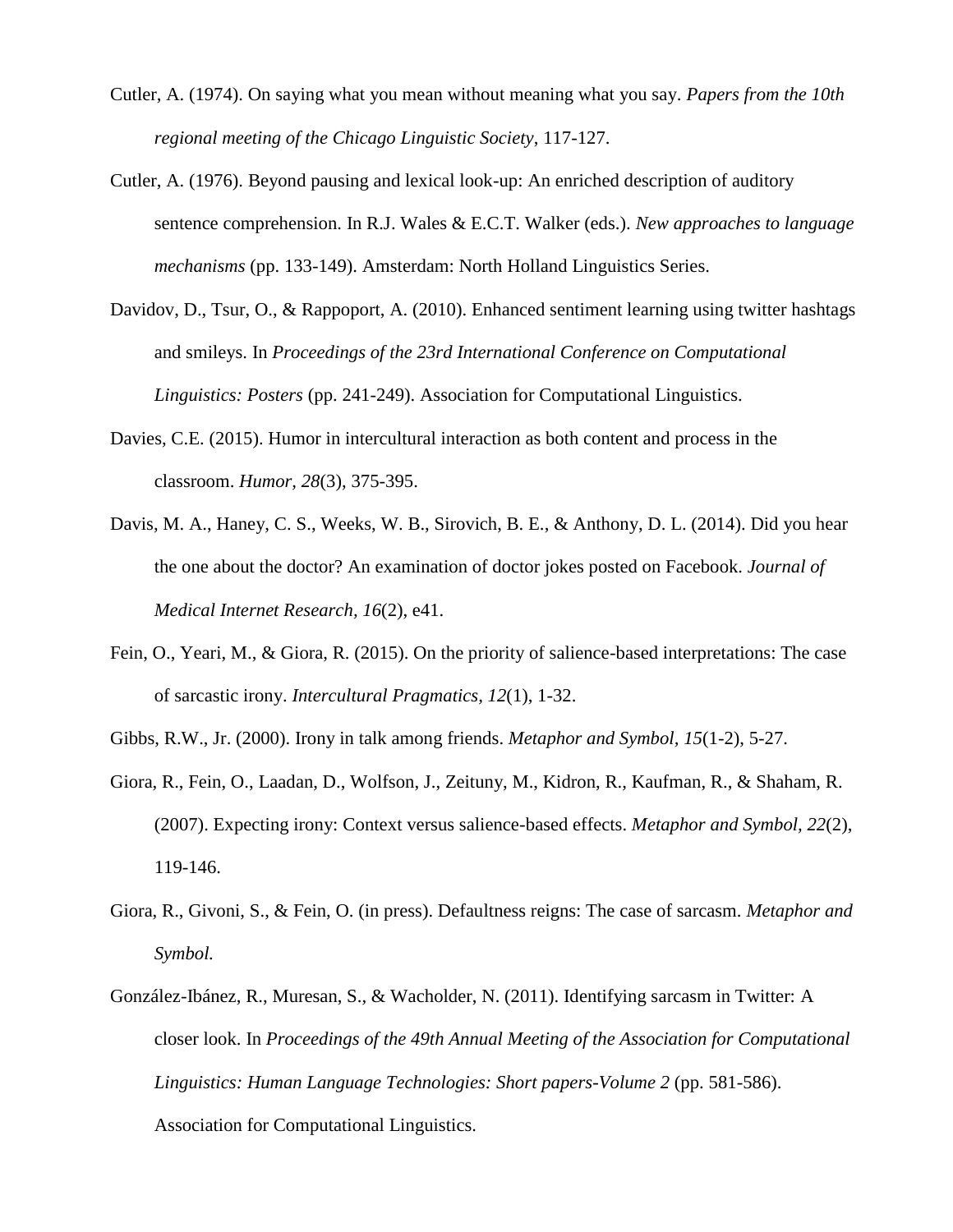- Haiman, J. (1998). *Talk is Cheap: Sarcasm, Alienation and the Evolution of Language*. Oxford: Oxford University Press.
- Hancock, J.T. (2004). Verbal irony use in face-to-face and computer-mediated conversations. *Journal of Language and Social Psychology, 23*(4), 447-463.
- Hao, Y., & Veale, T. (2010). An ironic fist in a velvet glove: Creative mis-representation in the construction of ironic similes. *Minds and Machines, 20*(4), 635-650.
- Hay, J. (2001). The pragmatics of humor support. *Humor, 14*(1), 55-82.
- Kovaz, D., Kreuz, R.J., & Riordan, M.A. (2013). Distinguishing sarcasm from literal language: Evidence from books and blogging. *Discourse Processes, 50*(8), 598-615.
- Kreuz, R.J. (1996). The use of verbal irony: Cues and constraints. In J.S. Mio & A.N. Katz (Eds.), *Metaphor: Implications and Applications* (pp. 23-38). Mahwah, NJ: Erlbaum.
- Kreuz, R. J., & Roberts, R. M. (1995). Two cues for verbal irony: Hyperbole and the ironic tone of voice. *Metaphor and Symbolic Activity, 10*(1), 21-31.
- Kunneman, F., Liebrecht, C., van Mulken, M., & van den Bosch, A. (2015). Signaling sarcasm: From hyperbole to hashtag. *Information Processing & Management, 51*(4), 500-509.
- Lœvenbruck, H., Jannet, M.A.B., D'Imperio, M., Spini, M., & Champagne-Lavau, M. (2013). Prosodic cues of sarcastic speech in French: Slower, higher, wider. *Proceedings of 14th Annual Conference of the International Speech Communication Association (Interspeech 2013), Aug 2013, Lyon, France,* 3537-3541.
- Muecke, D.C. (1978). Irony markers. *Poetics, 7*(4), 363-375.
- Partington, A. (2007). Irony and reversal of evaluation. *Journal of Pragmatics, 39*(9), 1547-1569.
- Pexman, P.M., Zdrazilova, L., McConnachie, D., Deater-Deckard, K., & Petrill, S.A. (2009). "That was smooth, mom": Children's production of verbal and gestural irony. *Metaphor and Symbol, 24*(4), 237-248.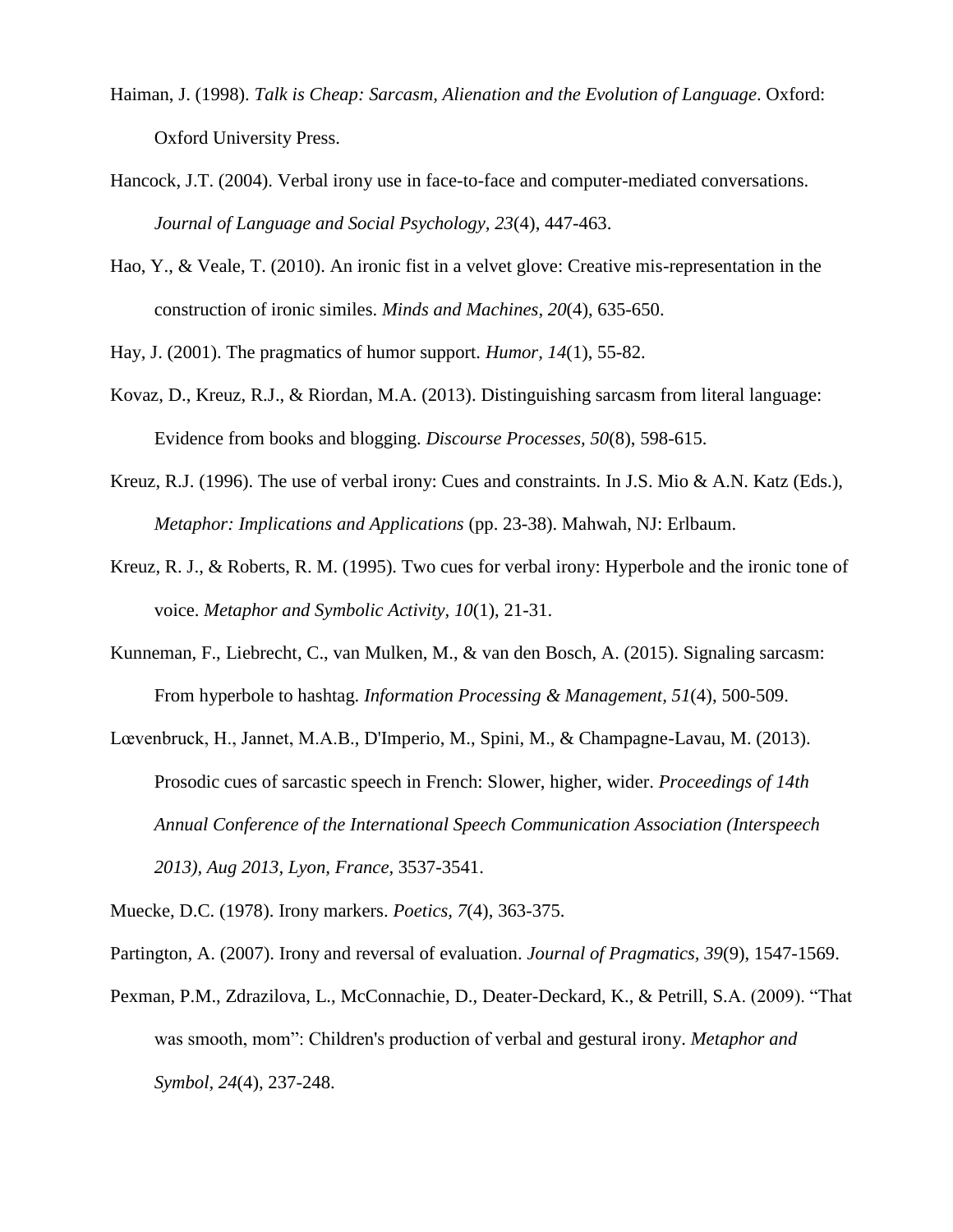- Rao, R. (2013). Prosodic consequences of sarcasm versus sincerity in Mexican Spanish. *Concentric: Studies in Linguistics, 39*(2), 33-59.
- Reyes, A., & Rosso, P. (2011). Mining subjective knowledge from customer reviews: a specific case of irony detection. In *Proceedings of the 2nd Workshop on Computational Approaches to Subjectivity and Sentiment Analysis* (pp. 118-124). Association for Computational Linguistics.
- Reyes, A., & Rosso, P. (2012). Making objective decisions from subjective data: detecting irony in customers reviews. *Decision Support Systems 53*(4), 754–760.
- Reyes, A., Rosso, P., & Buscaldi, D. (2012). From humor recognition to irony detection: The figurative language of social media*. Data & Knowledge Engineering, 74*, 1-12.
- Reyes, A., & Rosso, P. (2014). On the difficulty of automatically detecting irony: beyond a simple case of negation. *Knowledge and Information Systems*, *40*(3), 595-614.
- Reyes, A., Rosso, P., & Veale, T. (2013). A multidimensional approach for detecting irony in Twitter. *Language Resources and Evaluation, 47*(1), 239-268.
- Rockwell, P. (2001). Facial expression and sarcasm. *Perceptual and Motor Skills, 93*(1), 47-50.
- Satterfield, L. (1982). The ironic sign. In M. Herzfeld & M.D. Lenhart (eds.). *Semiotics 1980* (pp. 467-474). New York: Plenum Press.
- Scharrer, L., & Christmann, U. (2011). Voice modulations in German ironic speech. *Language and Speech*, *54*(4), 435-465.
- Seto, K.-i. (1998). On non-echoic irony. In R. Carston & S. Uchida (Eds.), *Relevance Theory: Applications and Implications* (pp. 239-255). Amsterdam: Benjamins.
- Skalicky, S., & Crossley, S. A. (2014). A statistical analysis of satirical Amazon.com product reviews. *The European Journal of Humor Research*, *2* (3), 66-85.
- Tabacaru, S., & Lemmens, M. (2014). Raised eyebrows as gestural triggers in humour: The case of sarcasm and hyper-understanding. *The European Journal of Humour Research, 2*(2), 11-31.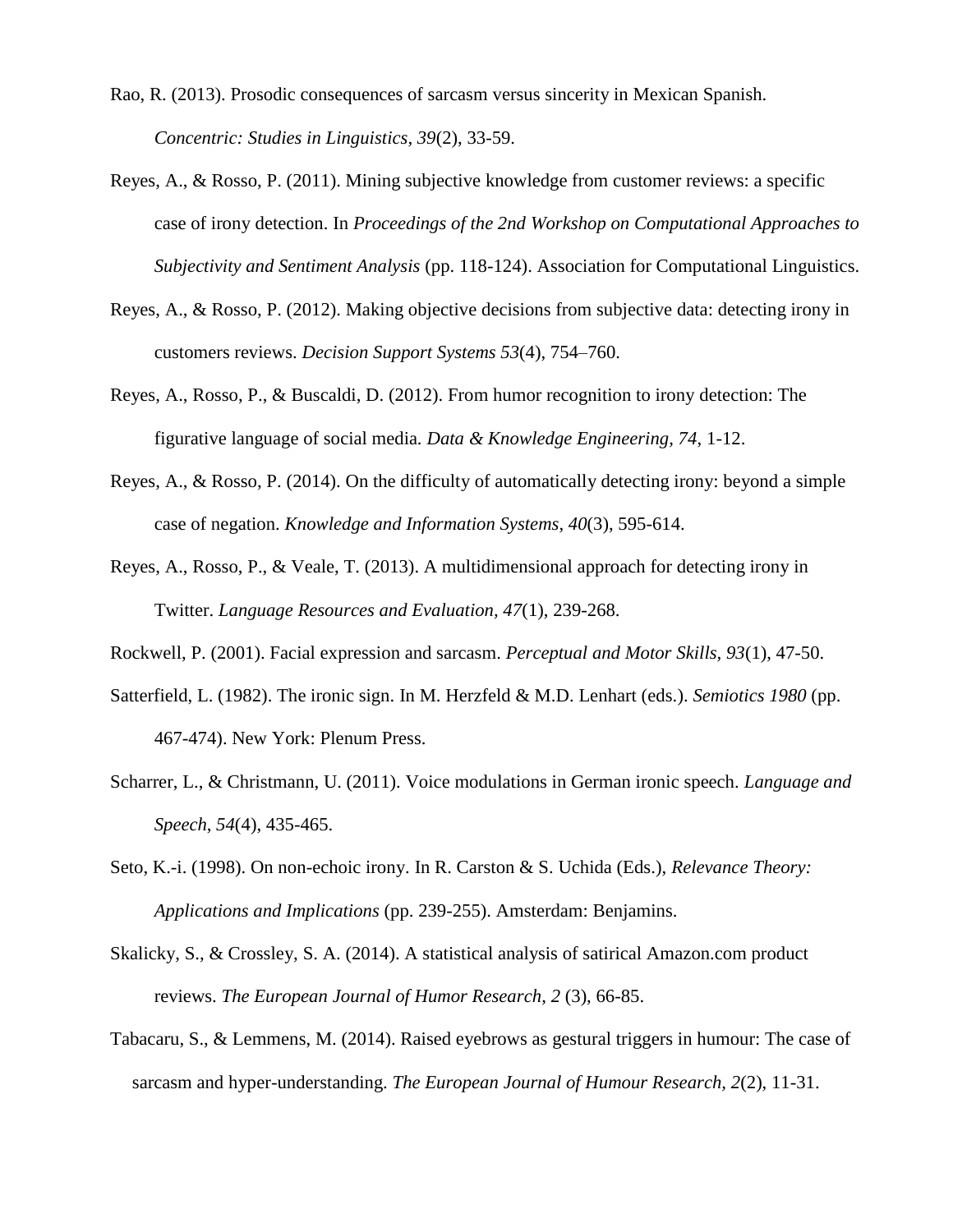- Van Mulken, M., Burgers, C., & van der Plas, B. (2010). Wolves, confederates, and the happy few: The influence of comprehension, agreement, and group membership on the attitude toward irony. *Discourse Processes*, *48*(1), 50-68.
- Vanin, A. A., Freitas, L. A., Vieira, R., & Bochernitsan, M. (2013, May). Some clues on irony detection in tweets. In *Proceedings of the 22nd international conference on World Wide Web companion* (pp. 635-636). International World Wide Web Conferences Steering Committee.
- Vandergriff, I., & Fuchs, C. (2012). Humor support in synchronous computer-mediated classroom discussions. *Humor, 25*(4), 437-458.

Verstraten, P. (2009). *Film Narratology*. Toronto: University of Toronto Press.

- Voyer, D., Thibodeau, S.H., & Delong, B.J. (in press). Context, contrast, and tone of voice in auditory sarcasm perception. *Journal of Psycholinguistic Research*.
- Wallace, B. C. (2015). Computational irony: A survey and new perspectives. *Artificial Intelligence Review*, *43*(4), 467-483.
- Wallace, B. C., Do Kook Choe, L. K., & Charniak, E. (2014). Humans require context to infer ironic intent (so computers probably do, too). *Proceedings of the Annual Meeting of the Association for Computational Linguistics (ACL),* 512-516.
- Wilson, D. (2013). Irony comprehension: A developmental perspective. *Journal of Pragmatics, 59*, 40-56.
- Whalen, J. M., Pexman, P. M., & Gill, A. J. (2009). "Should Be Fun Not!": Incidence and Marking of Nonliteral Language in Email. *Journal of Language and Social Psychology*, *28*(3), 263-279.
- Woodland, J., & Voyer, D. (2011). Context and intonation in the perception of sarcasm. *Metaphor and Symbol, 26*(3), 227-239.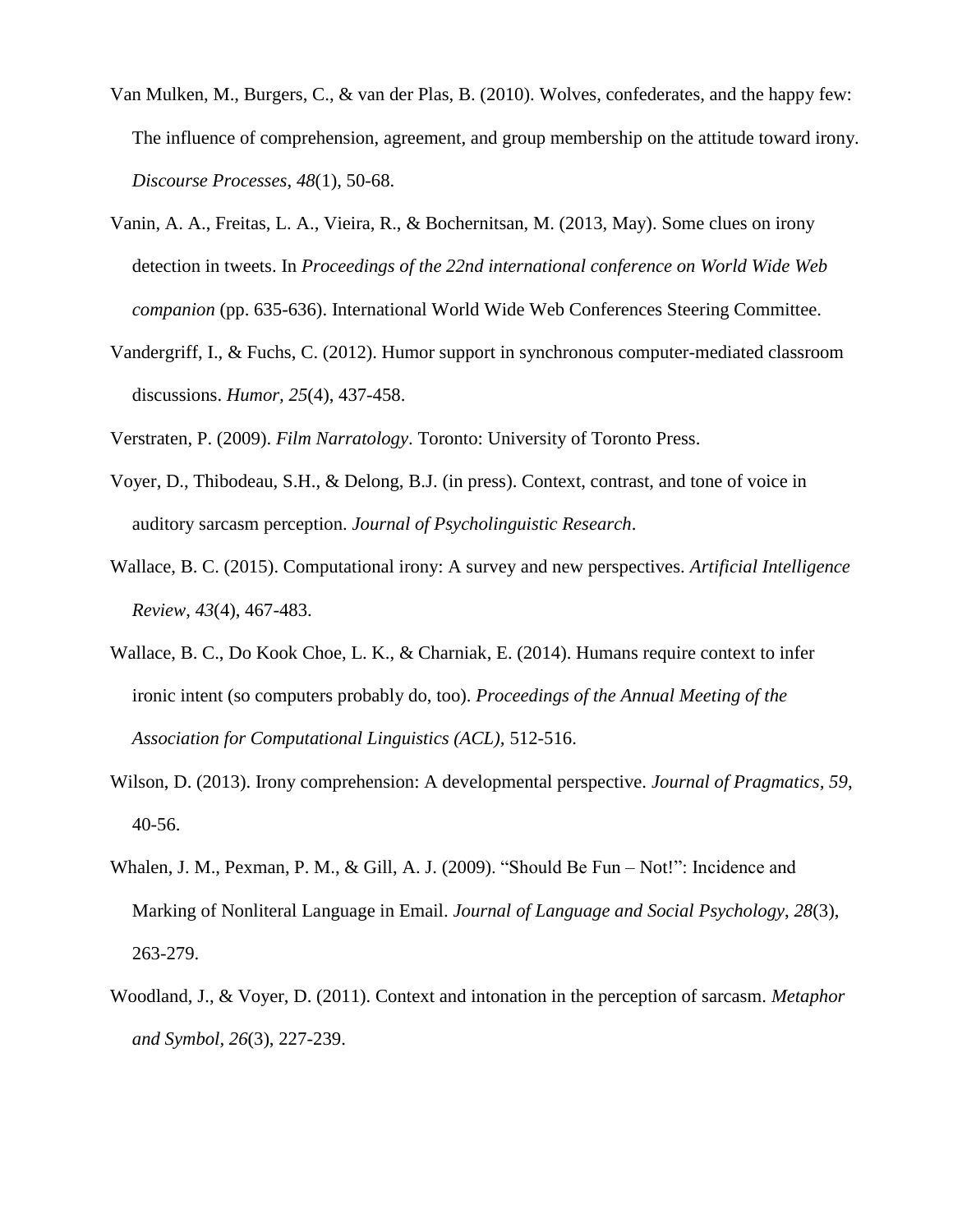| <b>Marker</b>              | <b>Example</b>                                                                                                               | <b>Sources</b>                           |
|----------------------------|------------------------------------------------------------------------------------------------------------------------------|------------------------------------------|
| <b>Direct markers</b>      |                                                                                                                              |                                          |
| Explicit reference         | "That's a great idea", he said ironically.                                                                                   | Kovaz et al., 2013                       |
| Hash tag                   | That's a great idea, #irony                                                                                                  | Kunneman et al., 2015; Reyes et al, 2013 |
| Typographic markers:       |                                                                                                                              |                                          |
| Different typography       | It is a great idea.                                                                                                          | <b>Kreuz</b> , 1996                      |
| Capitalization             | It is a GREAT idea.                                                                                                          | Haiman, 1998                             |
| Quotation marks            | It is a "great" idea.                                                                                                        | Hancock, 2004                            |
| Several full stops         | It is a great idea                                                                                                           | Muecke, 1978                             |
| Other punctuation marks    | It is a great [!] idea.                                                                                                      | Attardo, 2000                            |
| Emoticons                  | It is a great idea ;-)                                                                                                       | Hancock, 2004; Kreuz, 1996               |
| Crossed-out text           | It is a terribly great idea.                                                                                                 | Burgers et al., 2012a                    |
| Other special signs        | Your Idea <sup>™</sup> is great.                                                                                             | Burgers et al., 2012a                    |
| Morpho-syntactic markers:  |                                                                                                                              |                                          |
| Exclamation                | Great idea!                                                                                                                  | Seto, 1998                               |
| Tag question               | That's a great idea, isn't it?                                                                                               | <b>Kreuz</b> , 1996                      |
| Focus Topicalization       | A great idea that is, I believe.                                                                                             | Seto, 1998                               |
| Interjections              | Well, it is great idea.                                                                                                      | Kovaz et al., 2013                       |
| Syntactic negation         | It is not the best idea.                                                                                                     | Giora et al., in press                   |
| Acronyms of laughing       | That is a great idea; LOL                                                                                                    | Davis et al., 2014                       |
| Onomatopoeic reference     | That is a great idea, haha                                                                                                   | Davies, 2015                             |
| Elongation                 | That is a greaaaaaaaaaaaaat idea                                                                                             | Adams, 2012                              |
| Diminutives                | "Dat was een goed ideetje". That was a<br>great little idea.                                                                 | Burgers et al., 2012a                    |
| <b>Schematic markers:</b>  |                                                                                                                              |                                          |
| Ironic repetition          | "John will come up with a good idea"<br>$\rightarrow$ Indeed, that's a good idea.                                            | Berntsen & Kennedy, 1996; Muecke, 1978   |
| Ironic echo                | Indeed, that's a good idea.                                                                                                  | Berntsen & Kennedy, 1996; Muecke, 1978   |
| Change of register         | You may grant me the honor of listening Haiman, 1998; Seto, 1998<br>to another one of your fine ideas (said to<br>a friend). |                                          |
| <b>Tropes as markers</b>   |                                                                                                                              |                                          |
| Metaphor                   | You are a rocket scientist.                                                                                                  | Hao & Veale, 2010                        |
| Hyperbole                  | That was the best idea in the history of<br>mankind.                                                                         | Muecke 1978; Roberts & Kreuz, 1995       |
| Understatement             | That idea is quite OK.                                                                                                       | Muecke 1978; Seto, 1998                  |
| <b>Rhetorical Question</b> | Could your idea be any better?                                                                                               | Barbe, 1995; Muecke, 1978                |

*Table 1: List of utterance markers, (made-up) examples related to an ironic comment about a bad idea and sources (adapted and expanded from Burgers et al., 2012a)*